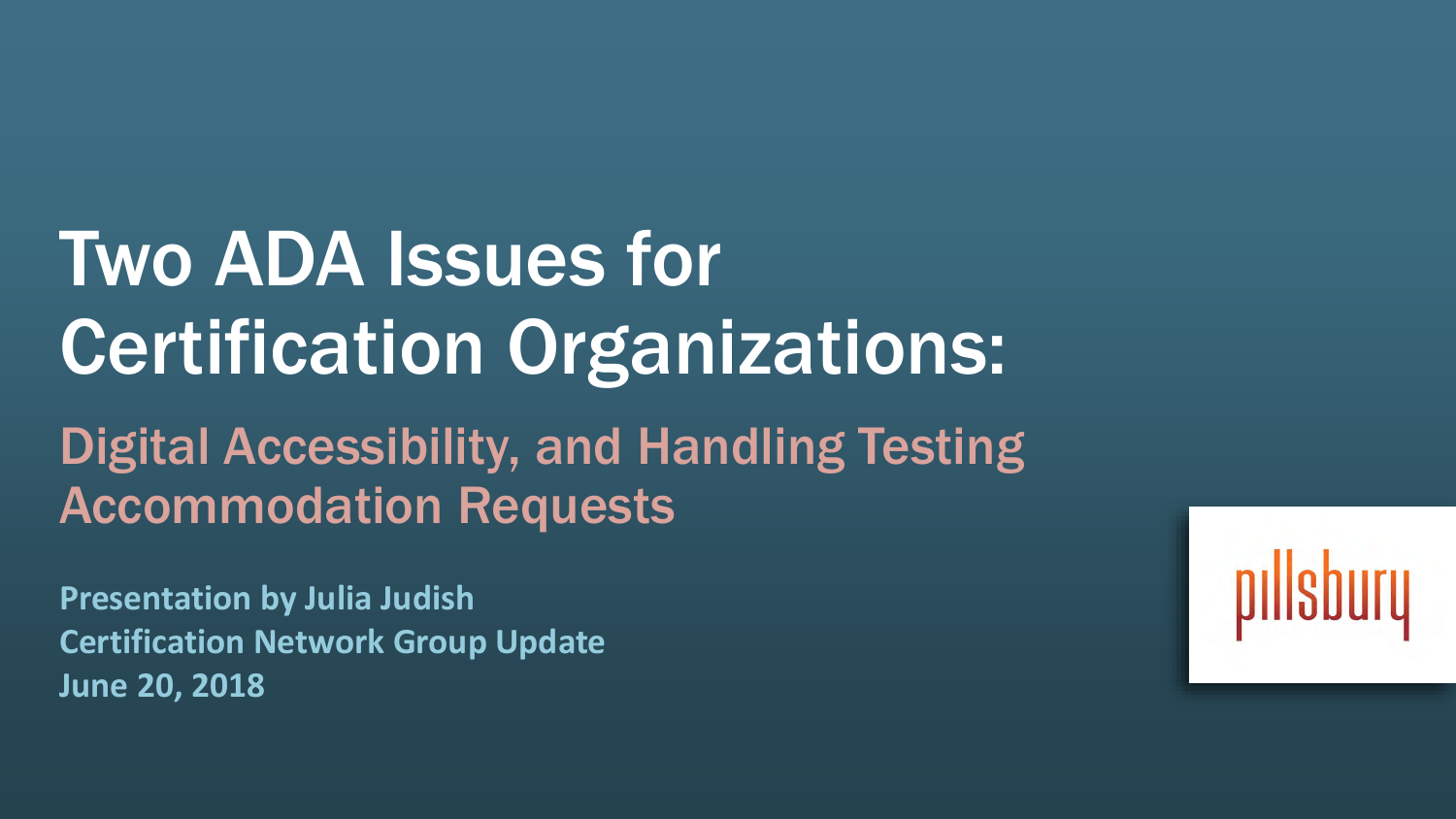# Title III of the Americans with Disabilities Act (ADA)

- General rule against discrimination by public accommodations
- "No individual shall be discriminated against on the basis of disability in the full and equal employment of the goods, services, facilities, privileges, advantages, or accommodation of any place of public accommodation by any person who owns, leases (or leases to), or operates a place of public accommodation." 42 U.S. Code § 12182

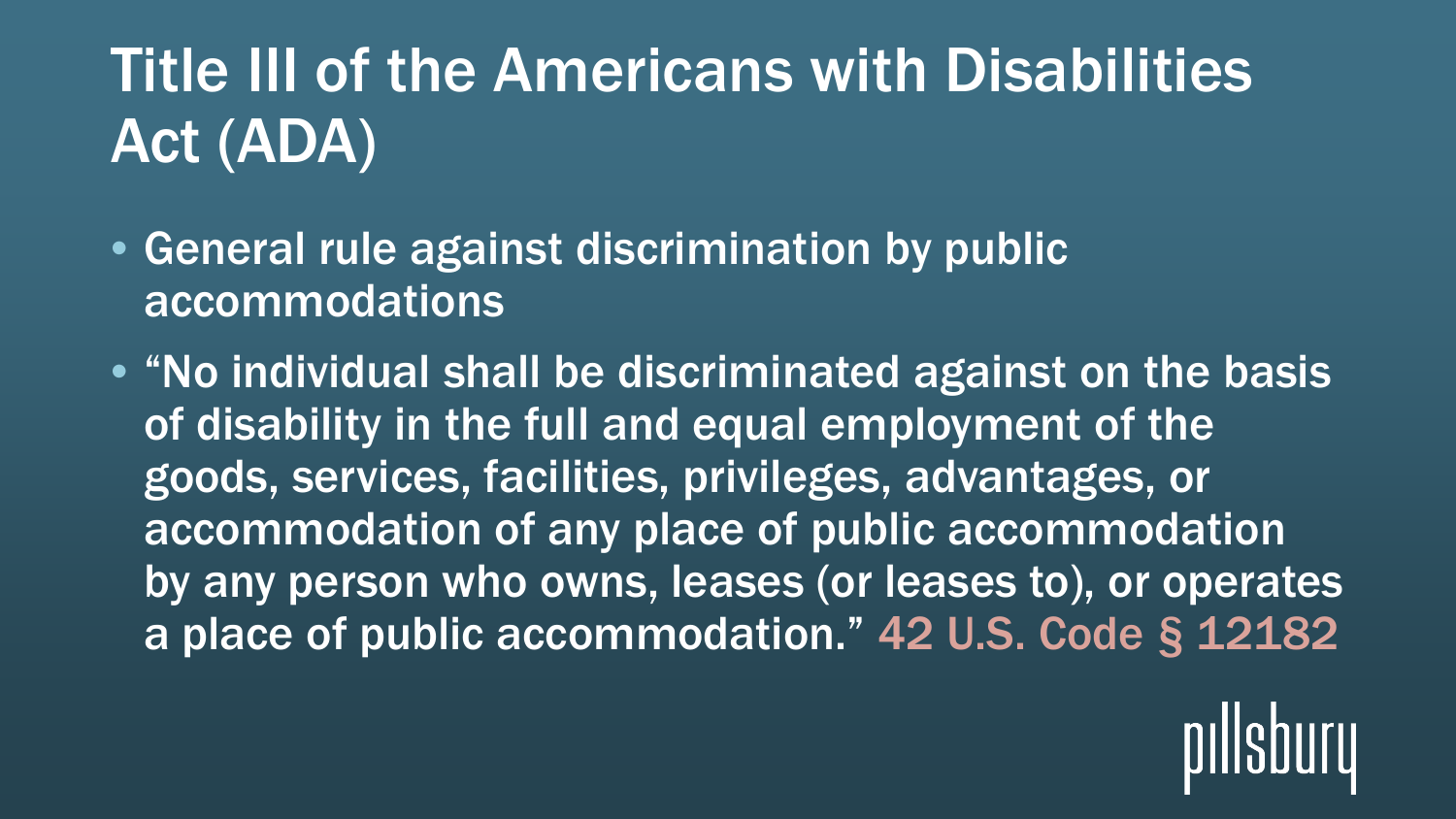# What is a disability under the ADA?

#### • **Broadly defined**

• A physical or mental impairment – or any record or perception of that impairment – that substantially limits one or more of the major life activities of an individual



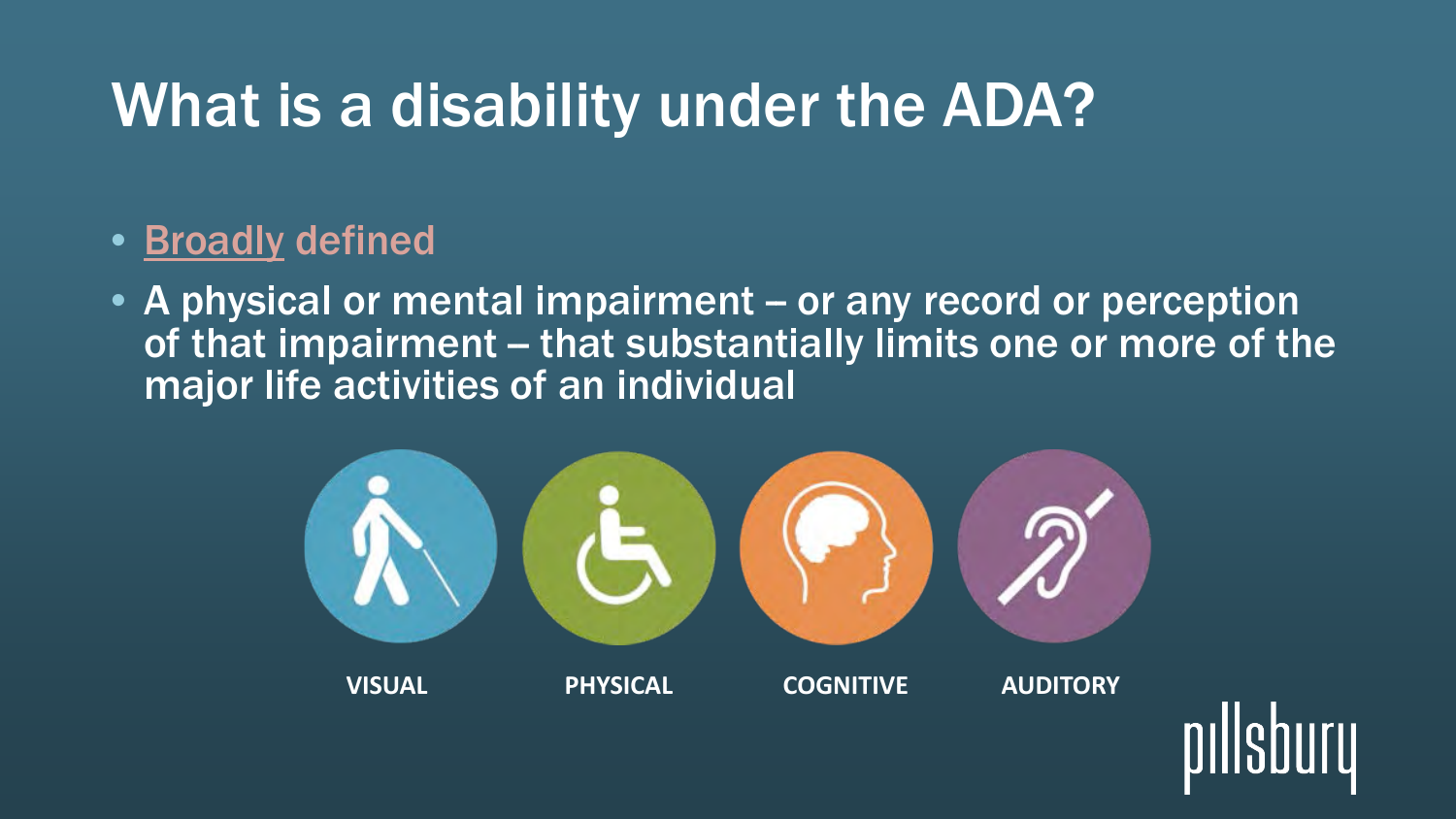# People with Disabilities

- $\bullet$  Over 19%  $\rightarrow$  56.7 million people
- Wide range of disabilities across the four categories
- People move in and out of disabled status
- By 2030: 71.5 million baby boomers will be over age 65
- Over one-third of US families have at least one member with a disability
- Nearly 1 in 10 men are color blind

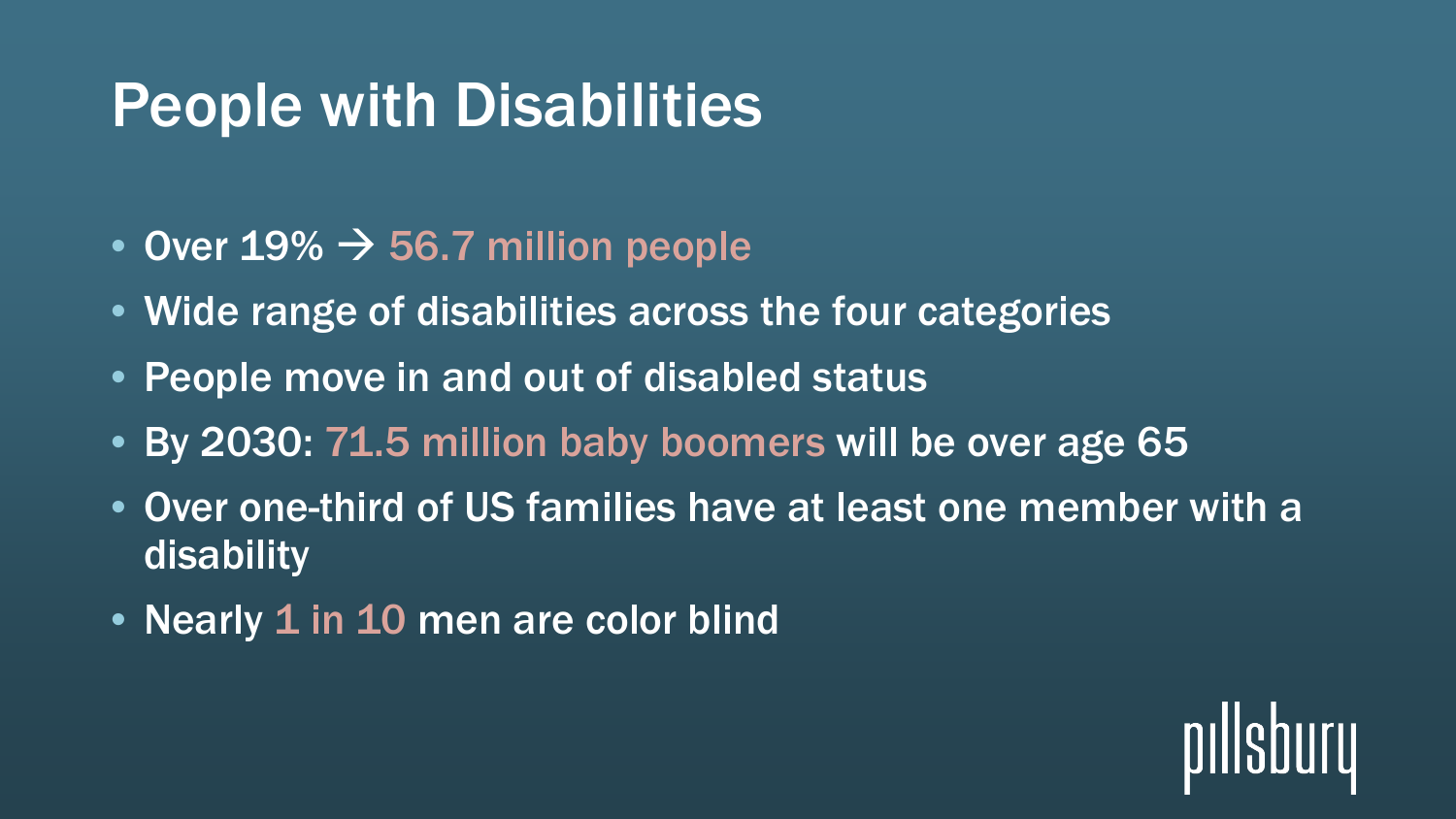# Digital Accessibility

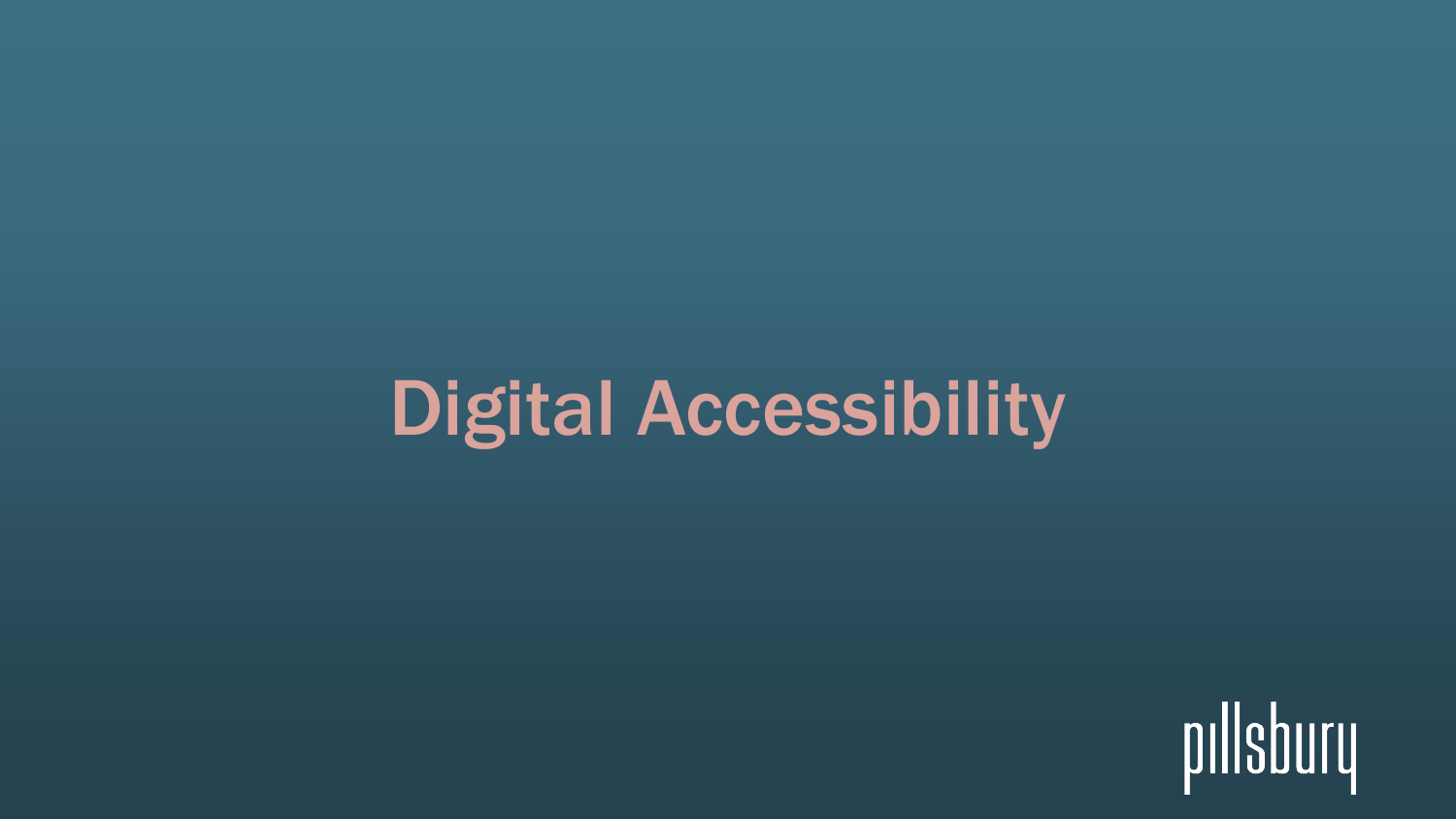# Accessibility in the Digital Age







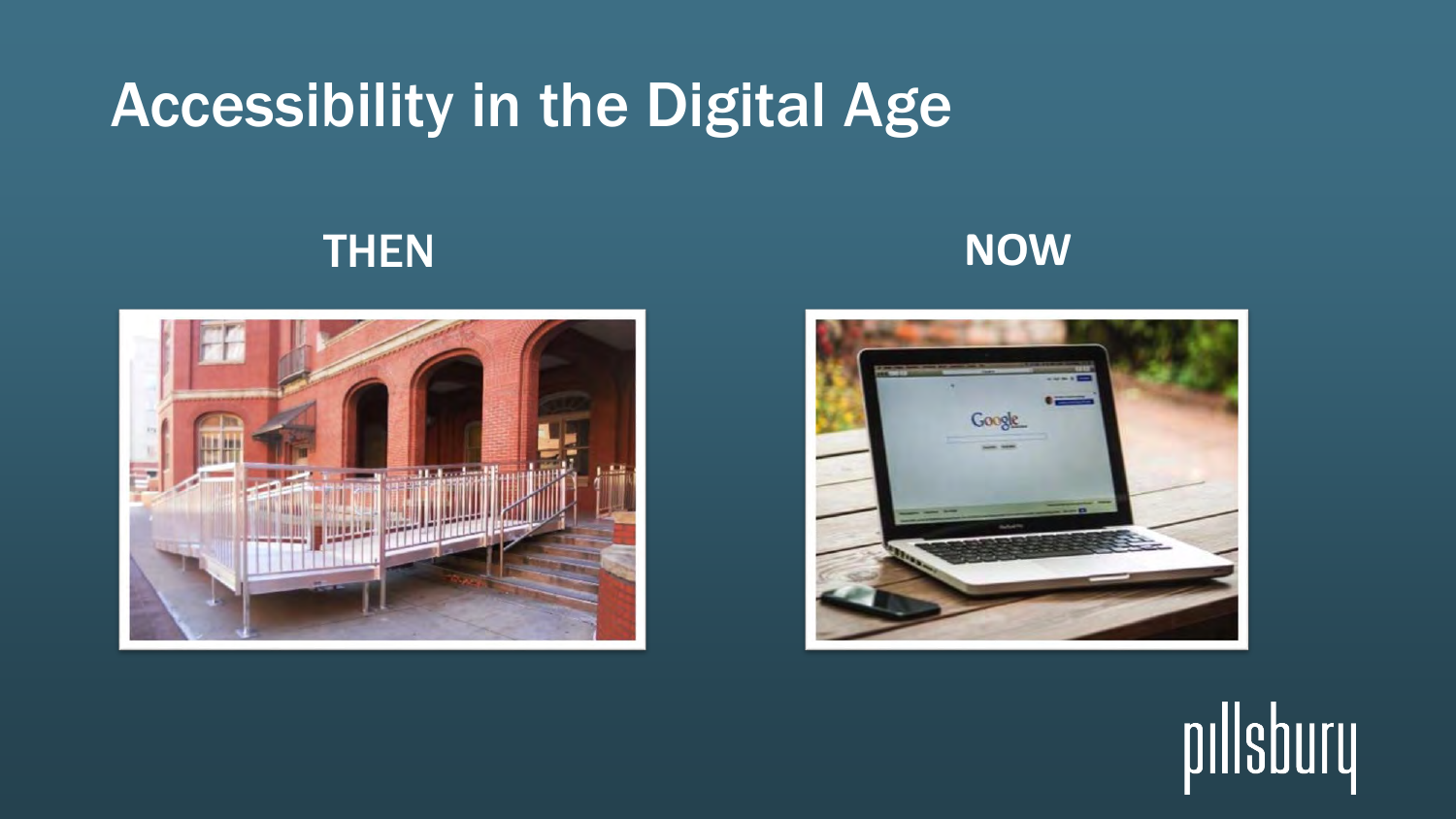# What is digital accessibility?

- Removing barriers that prevent individuals with disabilities from fully interacting with websites and mobile applications
- Offering equal access, through design and coding, to information and functionality via assistive technology devices

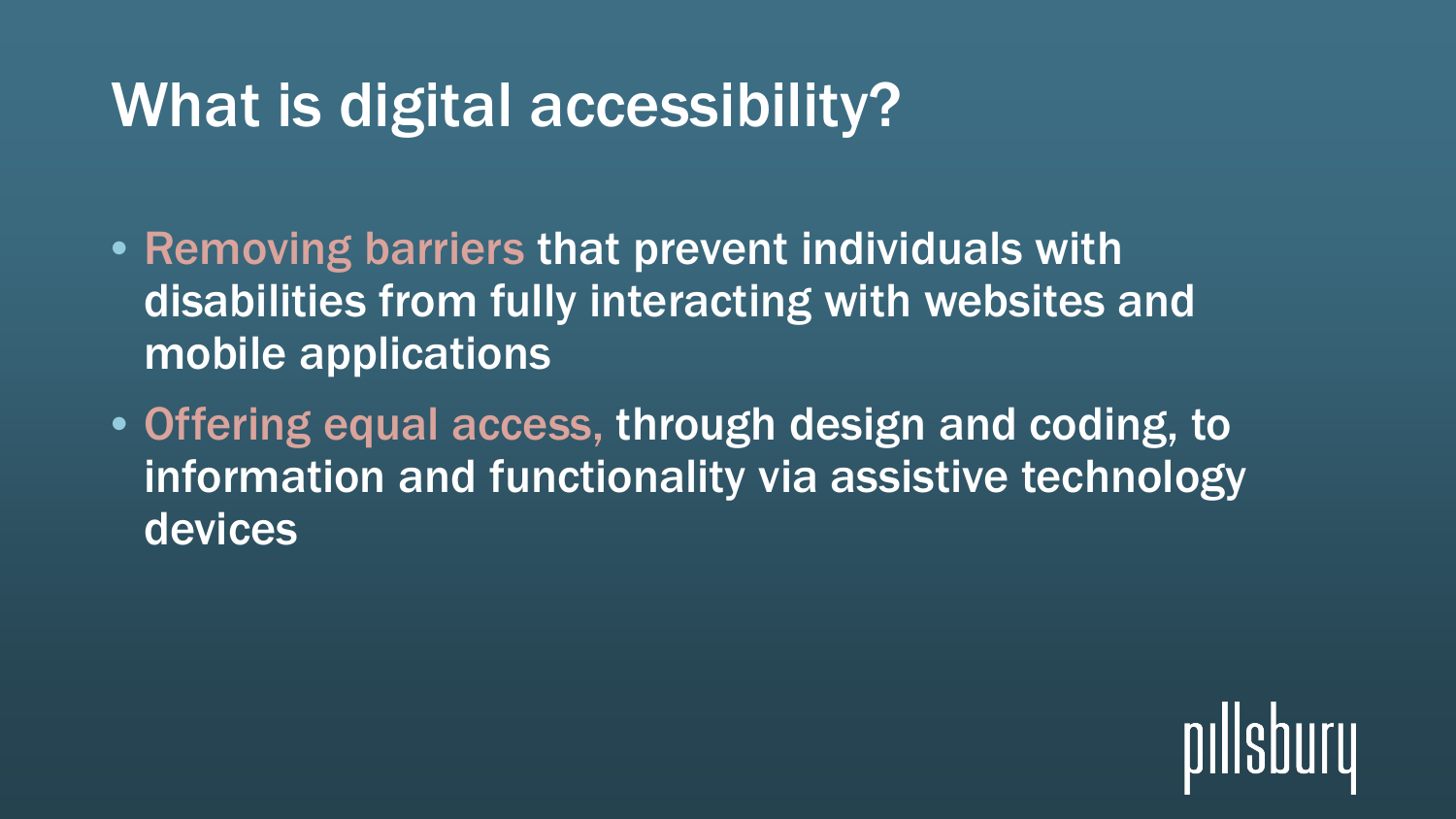# Examples of digital accessibility issues

• Visual: reading the screen and viewing images

• Auditory: understanding soundtracks to videos

• Physical: being unable to use a mouse

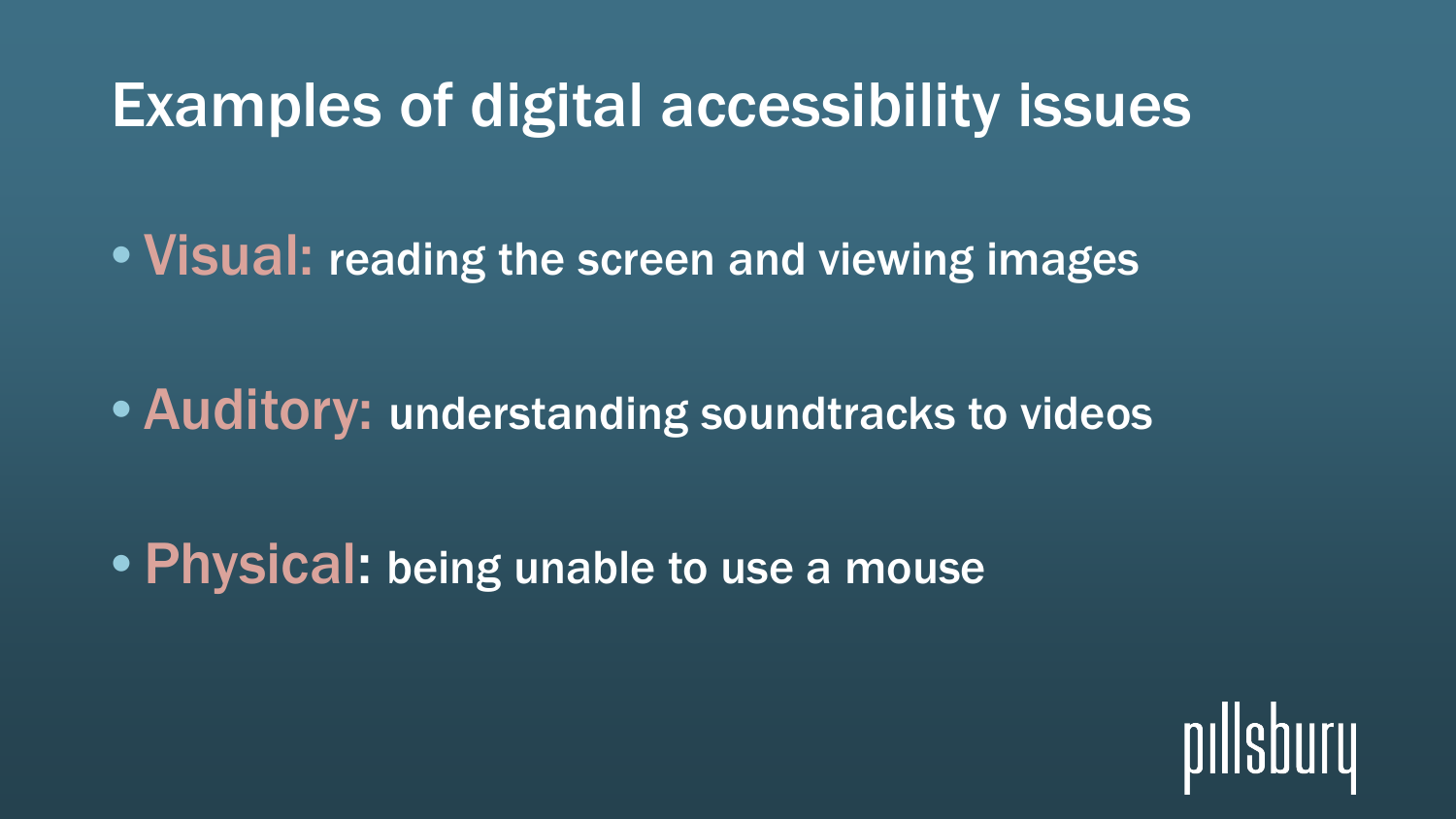# Examples of improving accessibility

• Visual: website readable by audible reading software

• Auditory: closed-captioned videos

• Physical: website navigable using only the keyboard

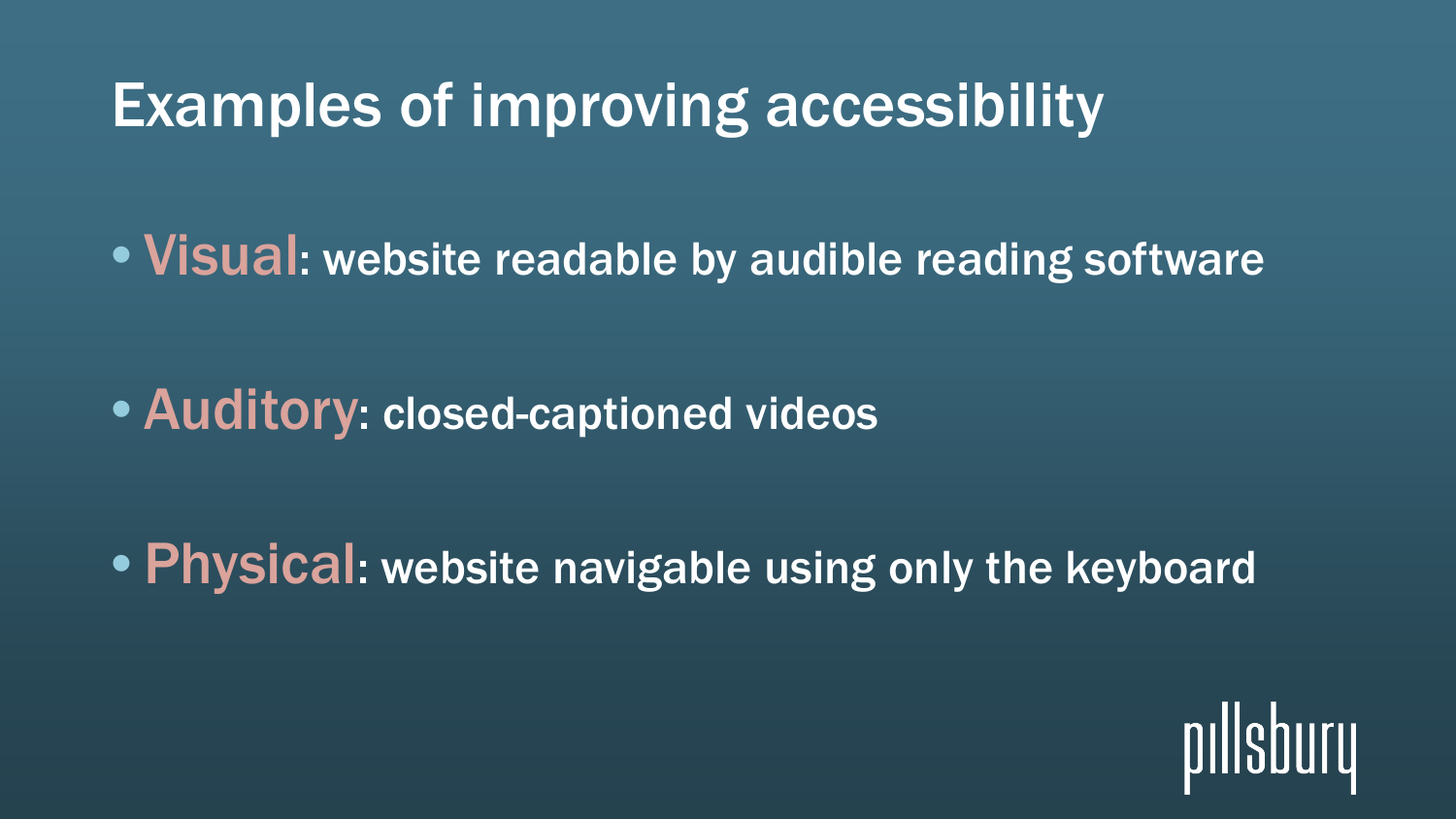# What qualifies as access?

- An individual with a disability covered under the ADA must be able to equally access a website or mobile application with the aid of commonly used assistive technology devices, such as:
	- <sup>o</sup> JAWS <sup>o</sup> Voice Over <sup>o</sup> Talk Back

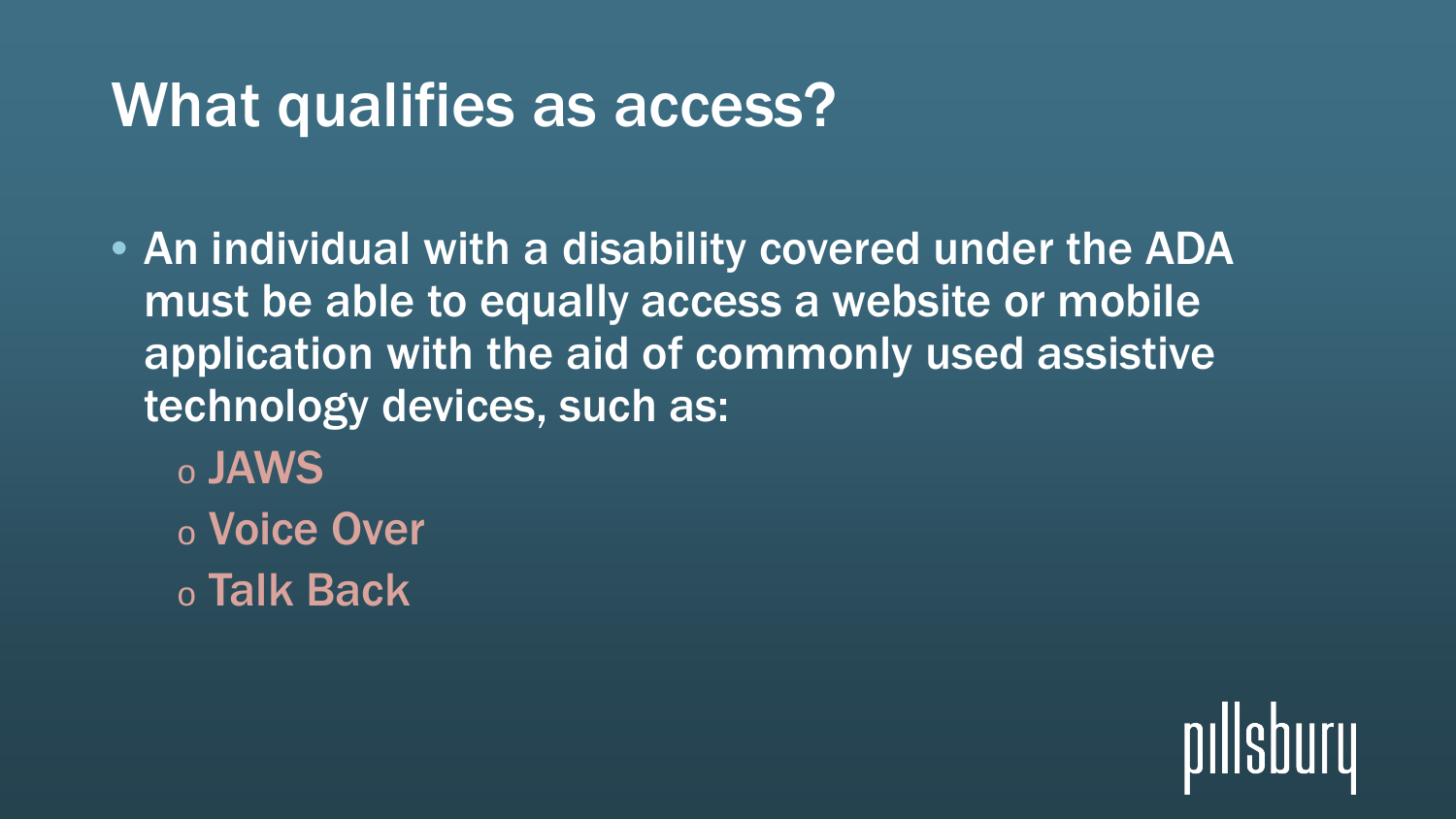# Website compliance with the ADA

- DOJ has not yet issued regulations/guidelines/standards o Trump Administration withdrew Notice of Proposed Rulemaking
- Web Content Accessibility Guidelines (WCAG) 2.0 issued by nonprofit World Wide Web Consortium (W3C)
	- <sup>o</sup> Voluntary functional standards for websites
	- o Speaks to web designers rather than lawyers
	- <sup>o</sup> Testable success criteria to measure extent website is *Perceivable*, *Operable*, *Understandable*, and *Robust*



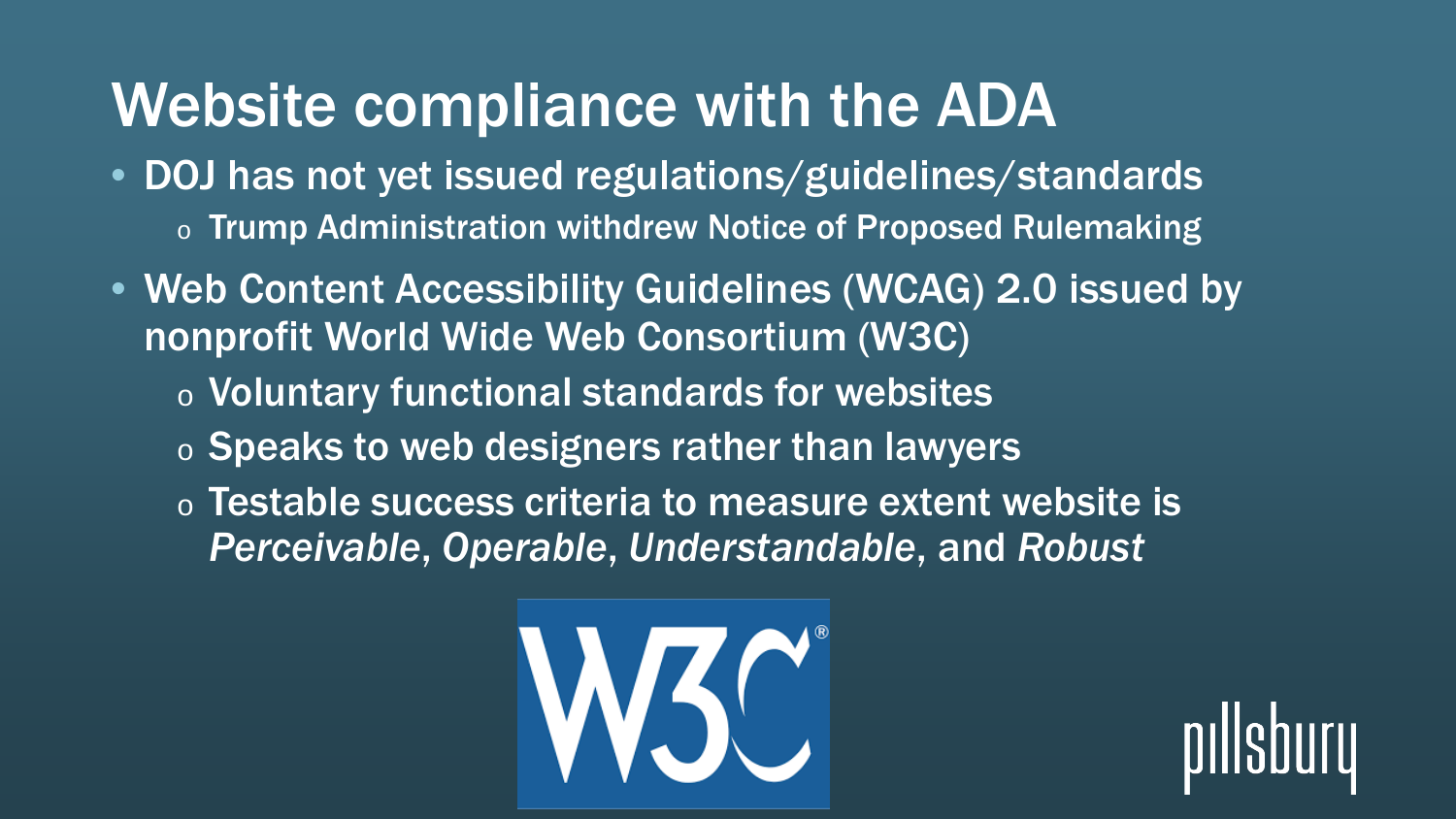# Is a website a public accommodation?

### • Courts: YES.

 $\circ$  A public-facing website can be a public accommodation for the purpose of Title III of the ADA

<sup>o</sup> *Nat'l Fed'n of the Blind v. Target Corp.* (2006)

### • U.S. Dept. of Justice: YES.

- $\circ$  A website is a public accommodation
- <sup>o</sup> *National Federal of the Blind (NFB) et al. v. HRB Digital LLC et al.* (H&R Block settlement)
- Air Carrier Access Act: YES.
	- <sup>o</sup> Disabled access to websites is now required for airlines

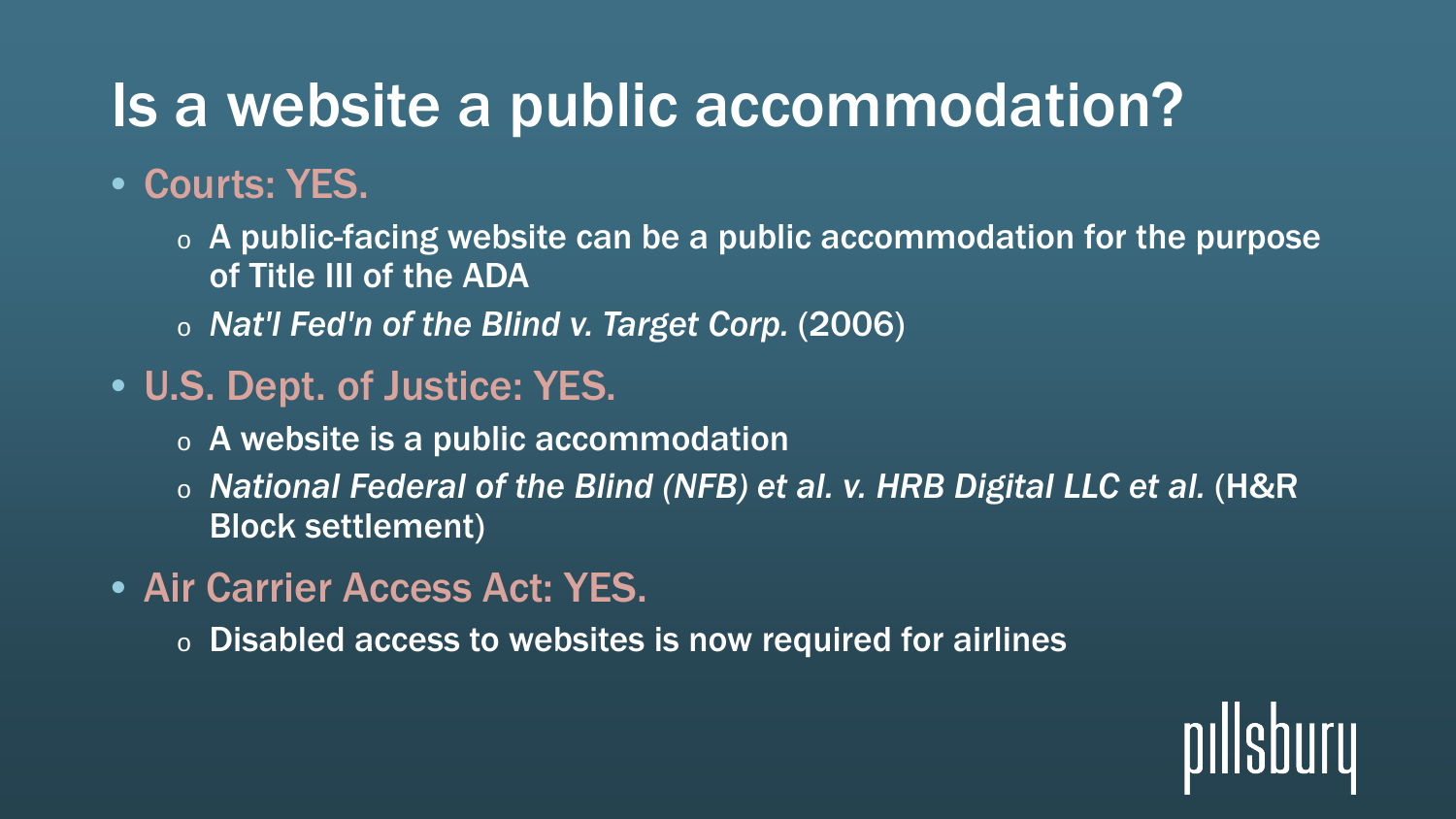# Does the ADA limit "places of public accommodation" to physical spaces?

### • Circuit split

- NO  $\rightarrow$  1st, 2nd, 7th circuits "have found that the ADA can apply to a website independent of any connection between the website and a physical space."
- YES  $\rightarrow$  3rd, 6th, 9th circuits "have concluded that places of public accommodation must be physical places, and that goods and services provided by a public accommodation must have a sufficient nexus to a physical place in order to be covered by the ADA."

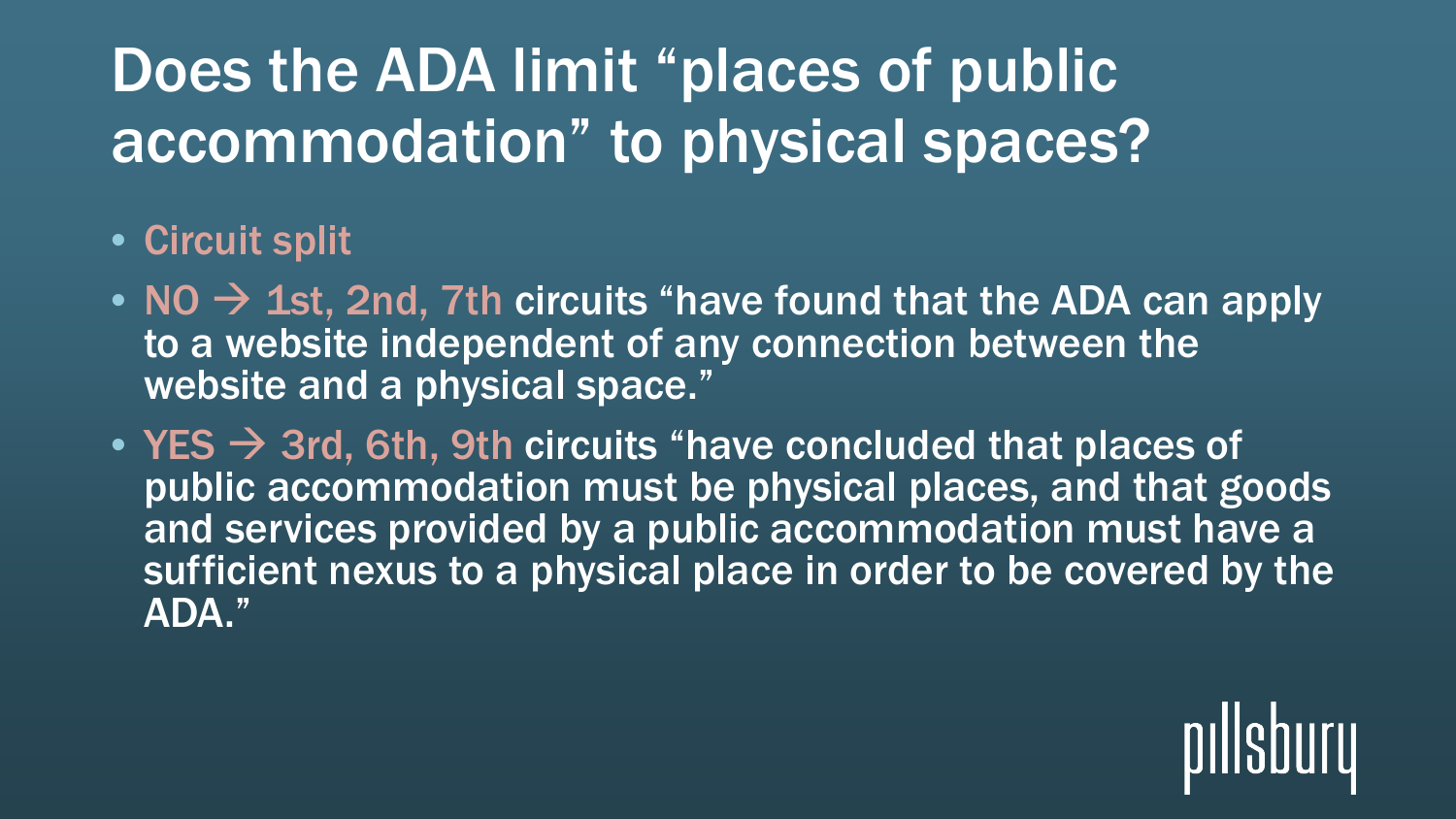# *Thurston v. Midvale* (2018)

- On a restaurant's website, a blind individual was unable to access the menu, make a reservation, or "determine whether she could make an online reservation"
- An email and phone number on the website was insufficient to "provide full and equal enjoyment" of the website
- Visually impaired individuals would have to wait for an email or phone response during business hours, which does not provide "effective communication 'in a timely manner' or 'protect the independence of the visually impaired'"



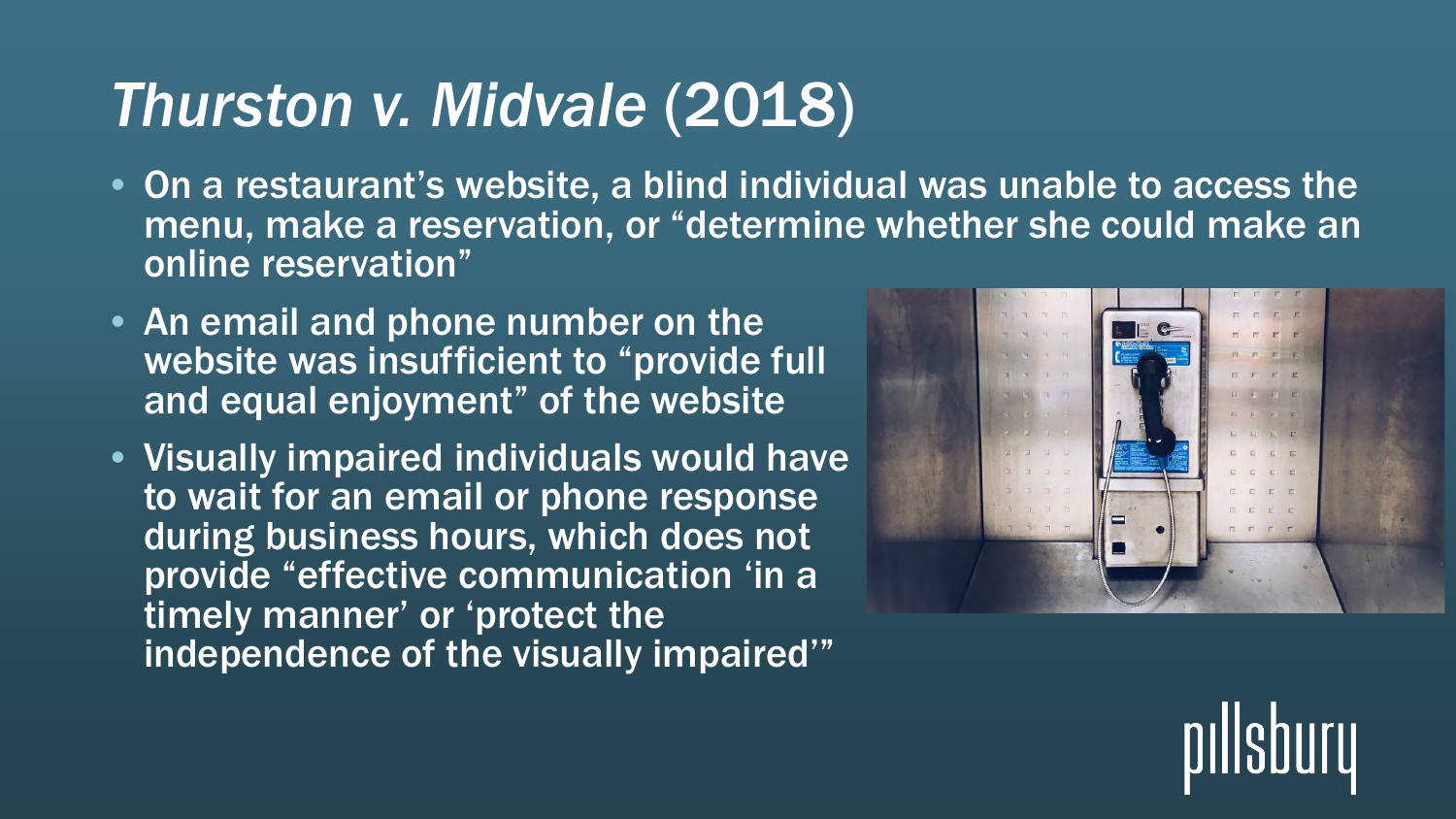# *Robles v. Yum! Brands, Inc*. (2018)

- Blind individual was unable to place an order or locate physical store locations on Pizza Hut's website and mobile app
- He waited on hold for 45 minutes on a customer service line for individuals using a screen reader
- The Court found that Pizza Hut's website was a public accommodation and denied Pizza Hut's motion for summary judgment



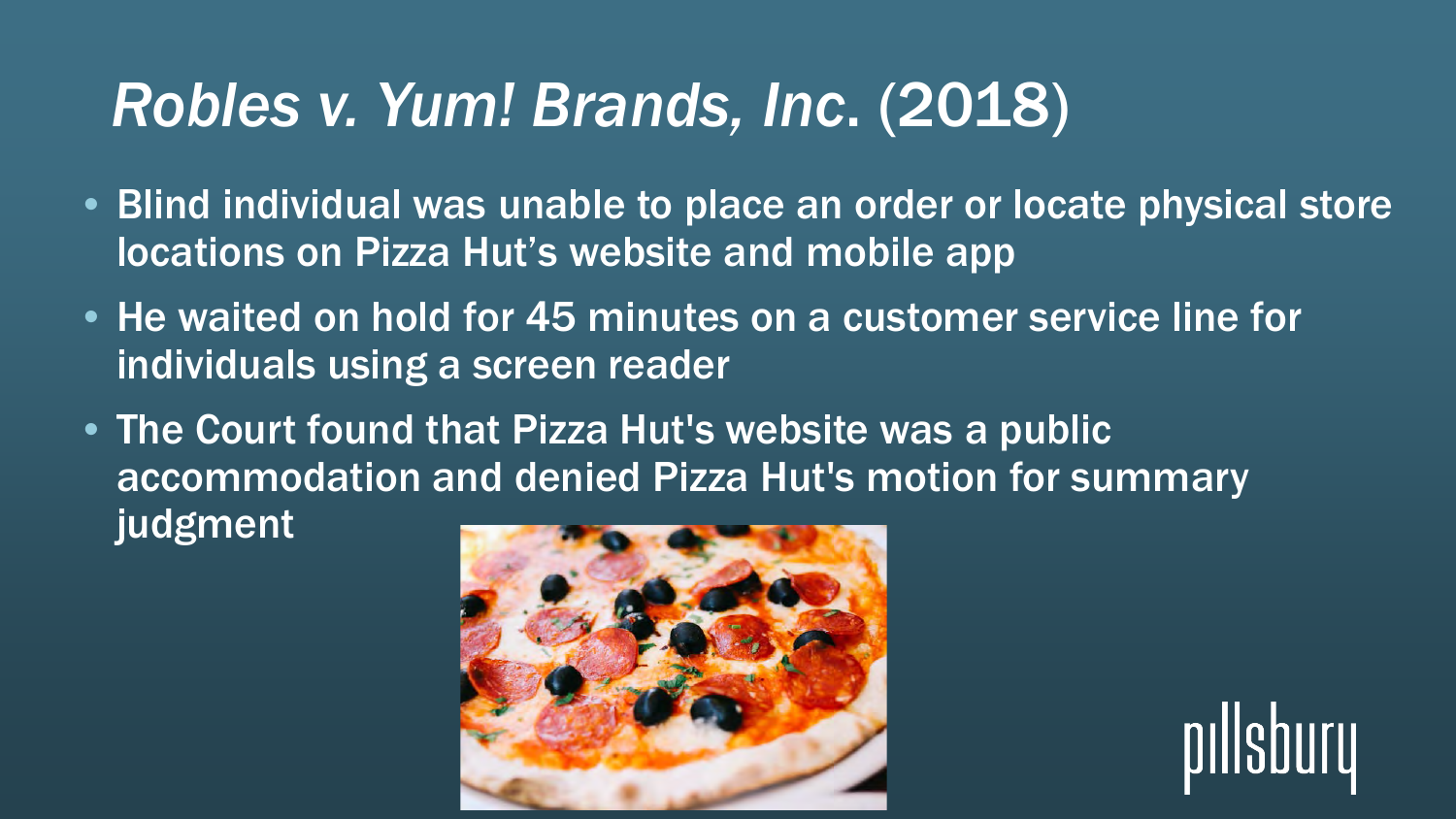# *Other cases*



- Access Now, Inc. v. Blue Apron, LLC (2017): Blind plaintiffs sue due to inaccessible website: ask court to order compliance with WCAG 2.0 AA standards as remedy for ADA violation
- *Nat'l Ass'n of the Deaf v. Netflix, Inc. (2012):* Captioned text available for only subset of Netflix "Watch Instantly" titles; court denies motion to dismiss even though services are accessed exclusively in the home
- Class action recently filed against the National Association for Stock Auto Racing, Inc. due to videos on their website without closed captioning accommodations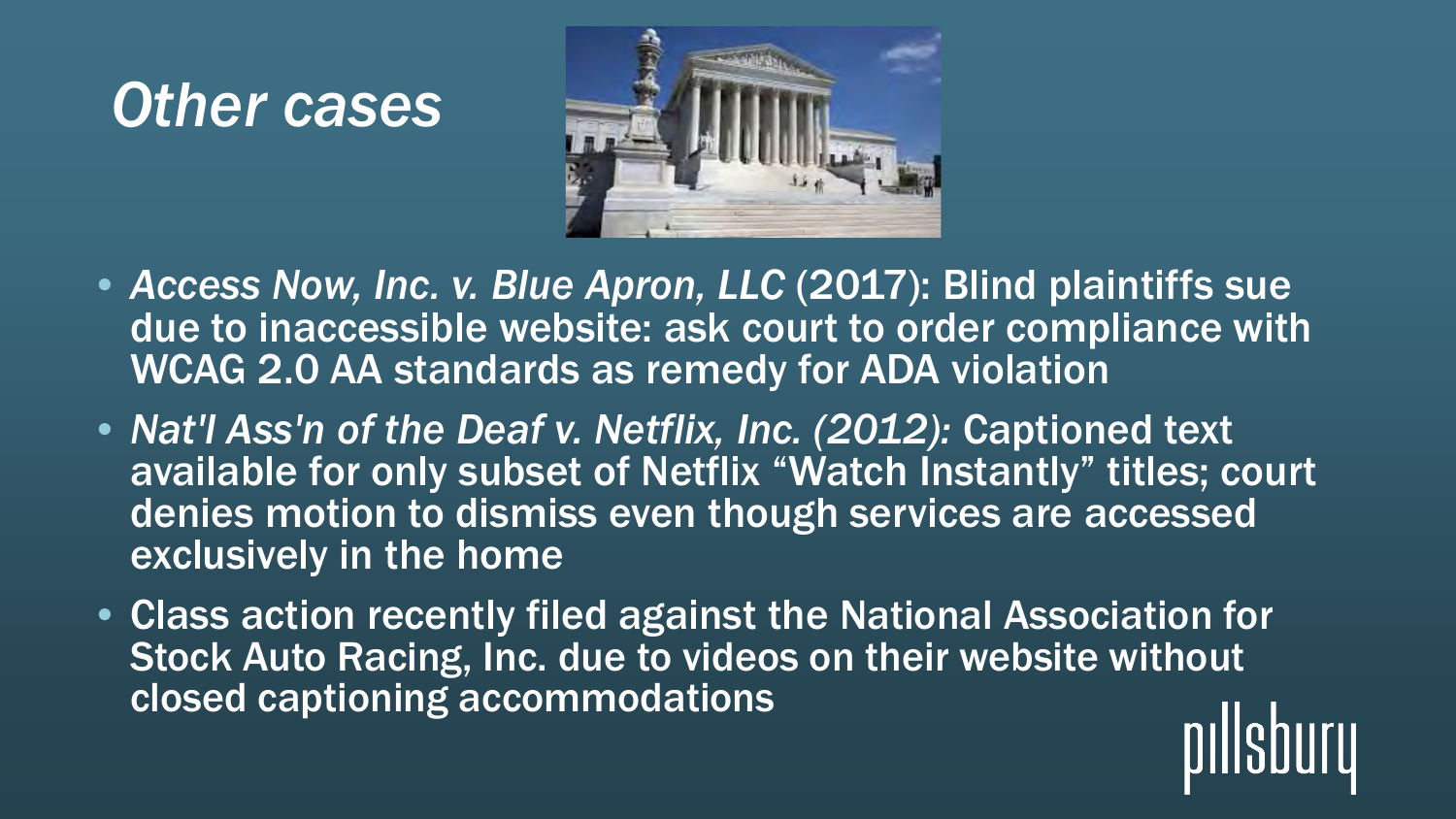# Handling Testing Accommodation Requests

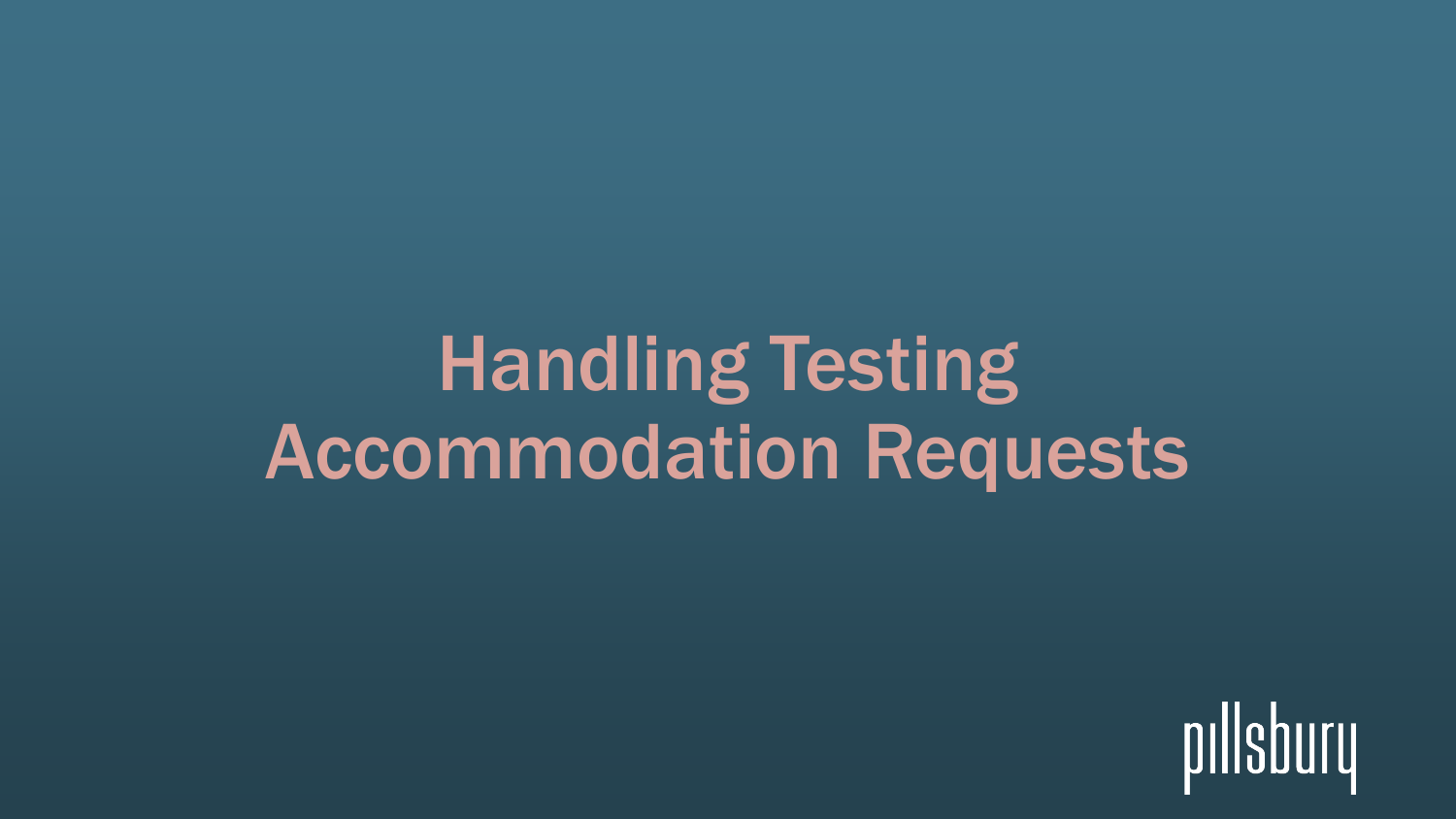# Section 36.309 of DOJ Regulations

- "Any private entity that offers examinations or courses related to applications, licensing, certification, or credentialing for secondary or postsecondary education, professional, or trade purposes shall offer such examinations or courses in a place and manner accessible to persons with disabilities or offer alternative accessible arrangements for such individuals."
- 28 CFR § 36.309(a)



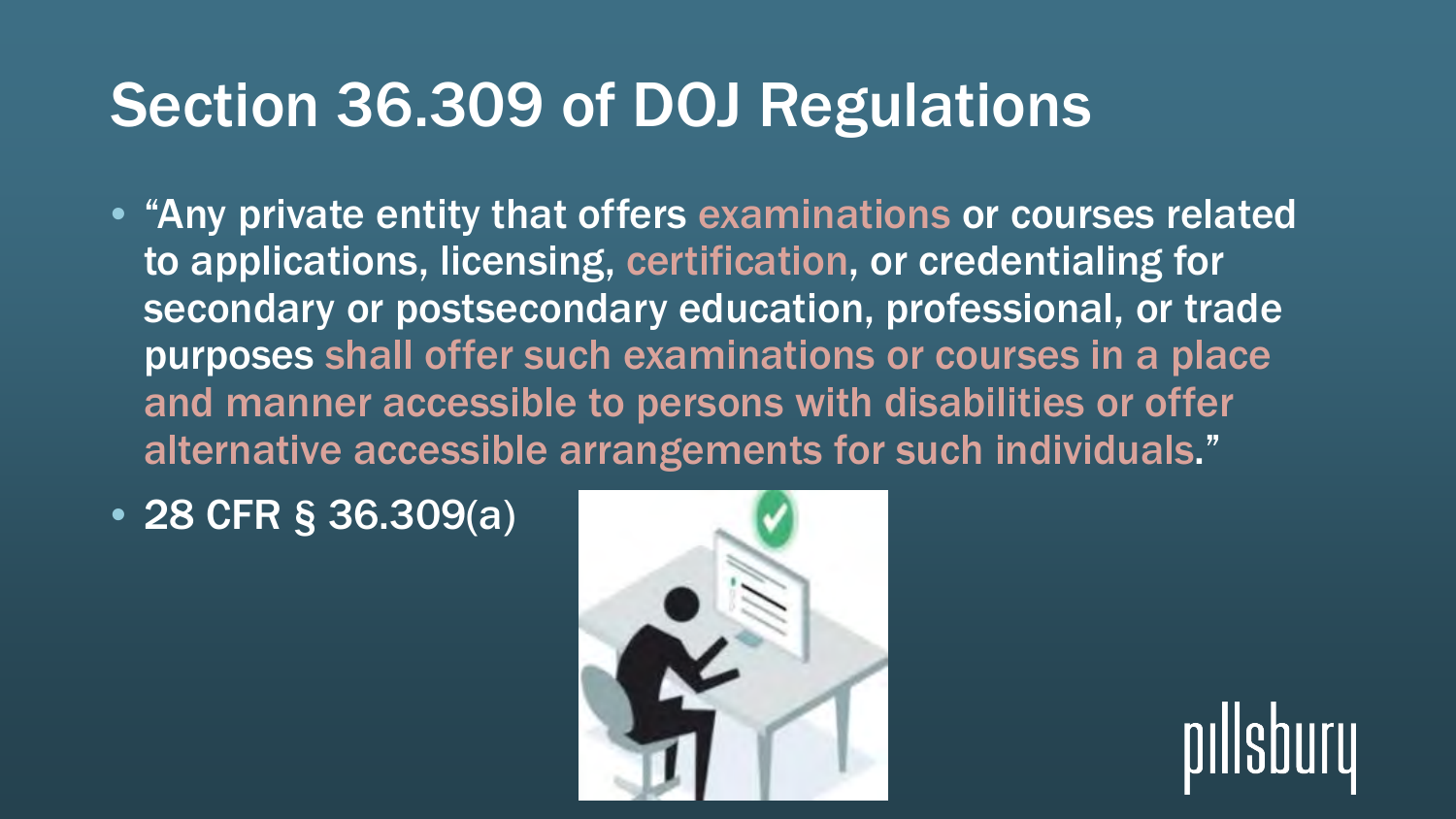# Is the test-taker protected by the ADA?

### • *Black v. Nat'l Bd. of Med. Exam'rs* (2017)

- <sup>o</sup> After failing the "Step One" medical exam three times, the individual was denied time-and-a-half for a fourth sitting
- <sup>o</sup> There was no evidence that her ability to learn, read, remember, or concentrate was substantially impaired by her ADHD compared to the average person



o She had graduated at the top of her high school class, done well on the SAT, graduated from Princeton, and was at the top 20% of her class at the University of Pennsylvania

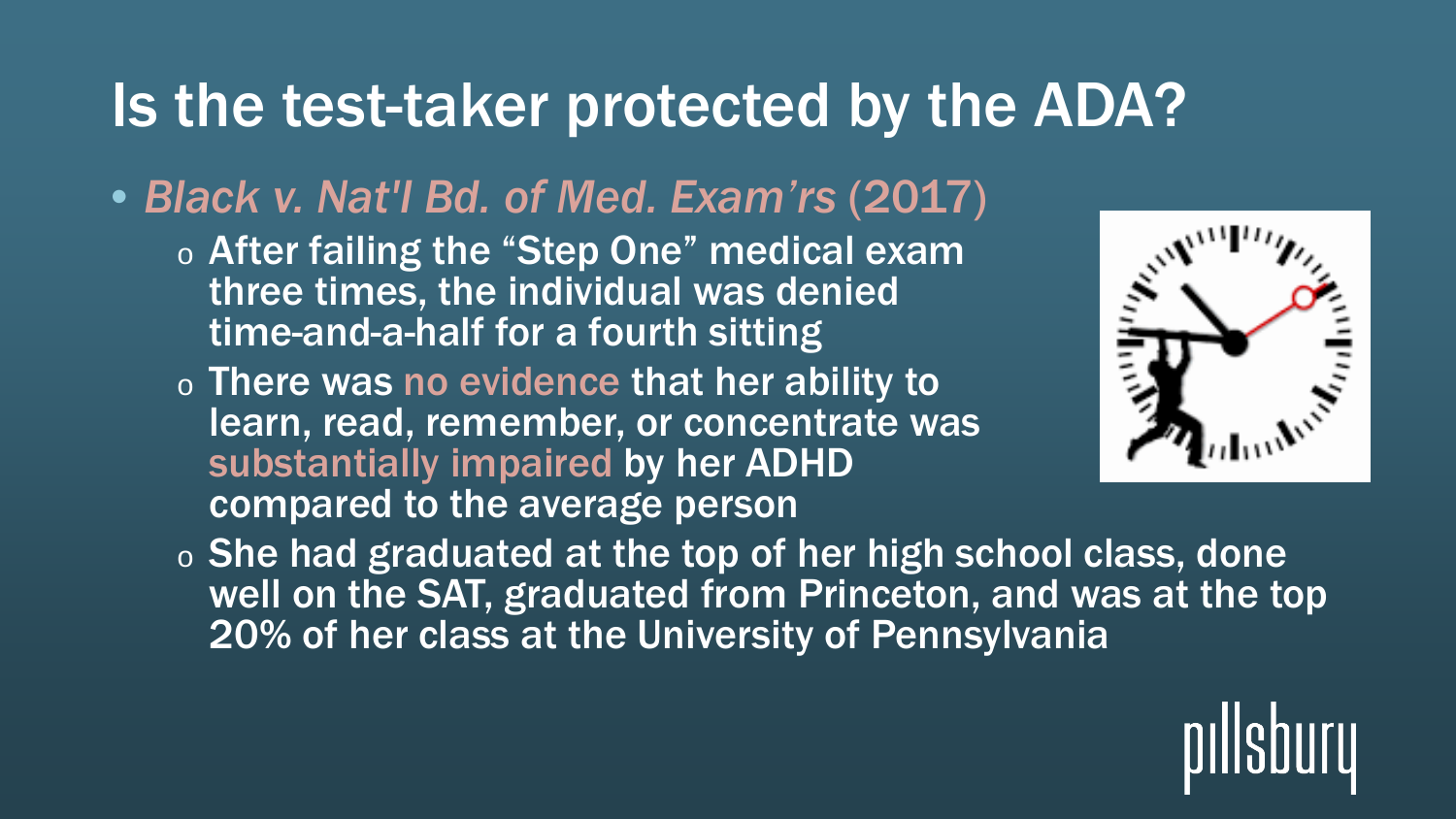# Required Accommodations

- Examination must be selected and administered to an individual with a disability in a way that "best ensures" the results accurately reflect the individual's aptitude or achievement level (or other relevant factor), *rather than* the individual's impaired sensory, manual, or speaking skills
- *Except* if the accommodation would
	- <sup>o</sup> Fundamentally alter the measurement of the skills or knowledge the examination is intended to test
	- <sup>o</sup> Result in an undue burden (significant difficulty or expenses)

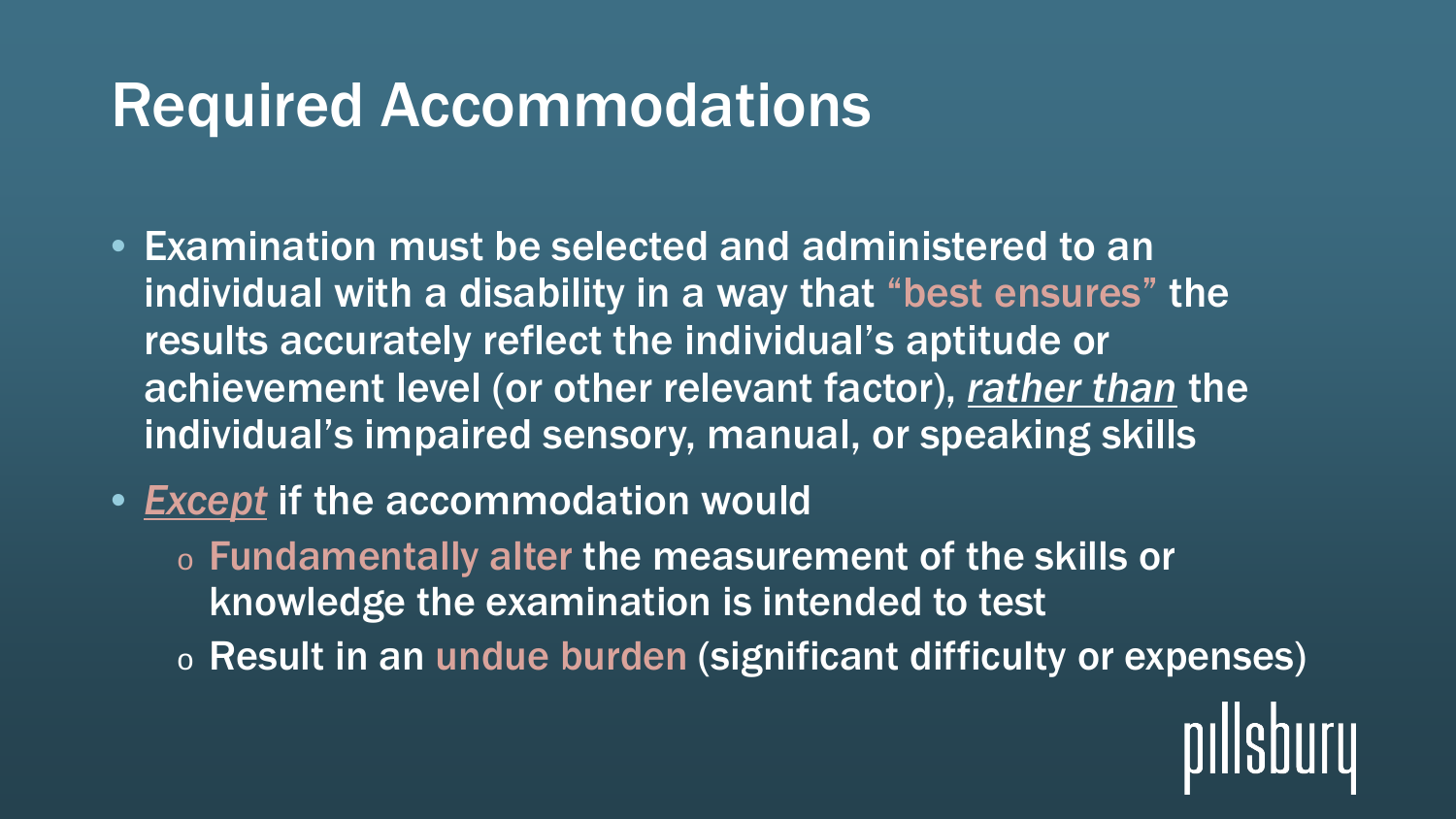# Fundamental Alteration standard

- *K.P. v. City of Chicago* (2015)
- Student with "limited computation skills" was not entitled to use a calculator on a test used for admission to the nonneighborhood magnet schools
- Test was designed in part to assess student's ability to perform math calculations



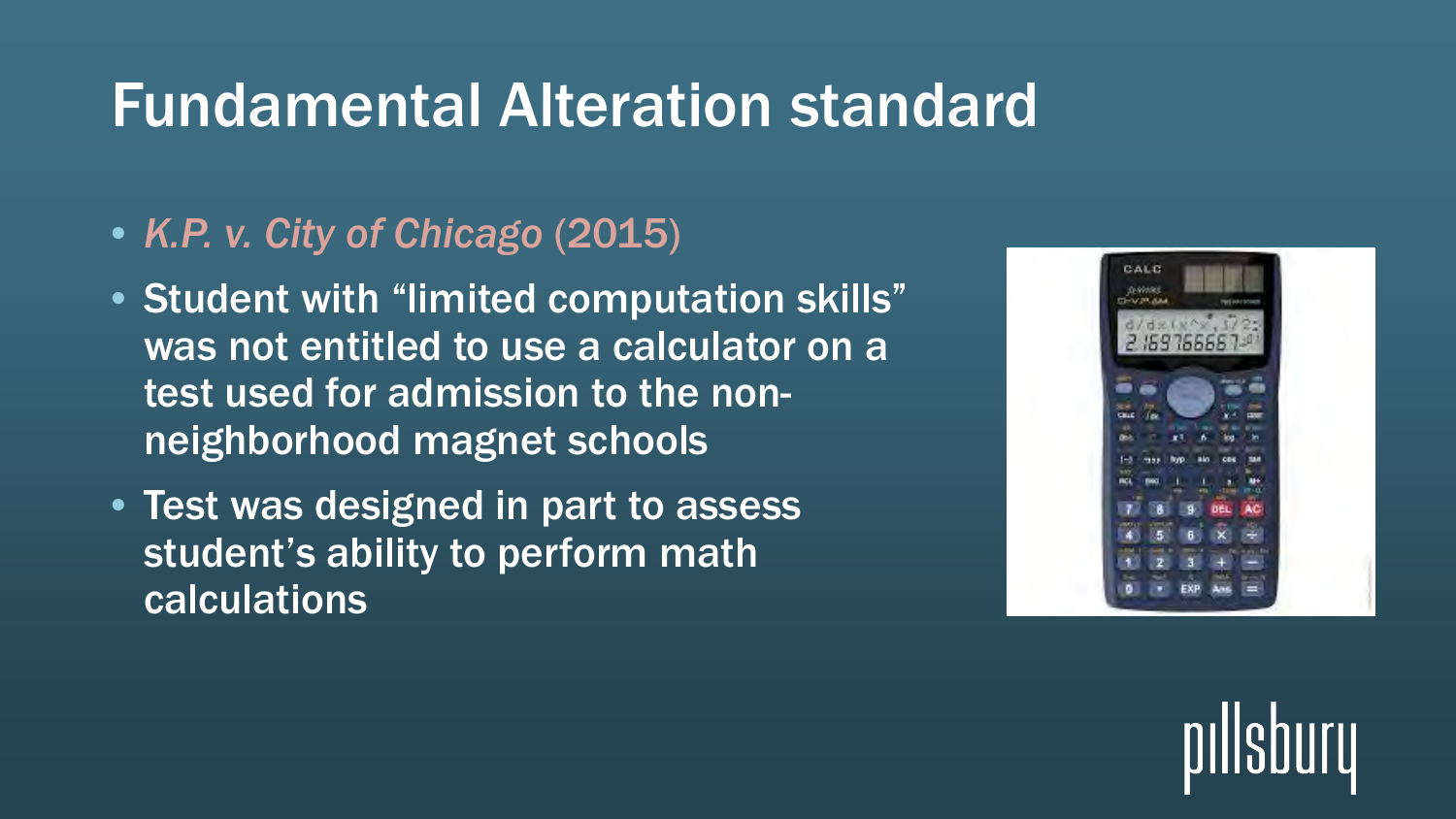# Fundamental Alteration standard

- *Krpan v. Registry of Interpreters for the Deaf, Inc.* (2016)
	- $\circ$  Organization offered two credentials for interpreters: one for hearing interpreters and one for deaf or hard-of-hearing interpreters
	- $\circ$  Deaf individual was denied a hearing interpreter and video vignettes to be paused for the hearing interpreter certification
	- <sup>o</sup> Court held that his requested accommodation would have fundamentally altered the nature of the exam and resulted in an undue burden
	- $\circ$  Test was designed to test an interpreter's ability to simultaneously render spoken English into ASL (and vice versa)



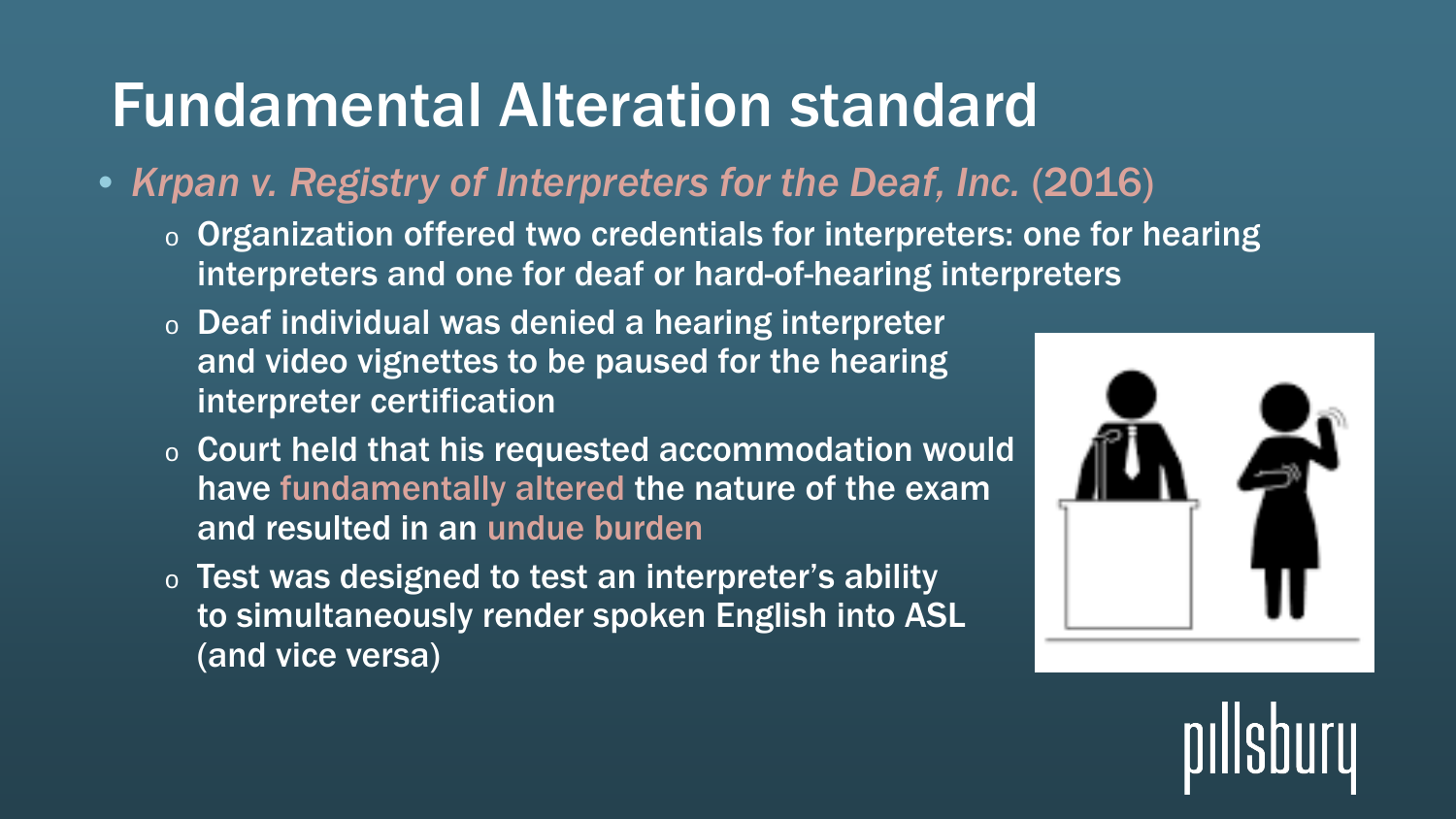# Undue Burden standard

- *Bonnette v. D.C. Court of Appeals* (2011)
	- <sup>o</sup> Vision-impaired candidate entitled to take bar exam using a computer with an accessible screen-reading program
	- <sup>o</sup> Hiring someone to read the exam to the candidate was cheaper, but would not best ensure top performance
	- <sup>o</sup> Screen reading program not an undue burden, despite substantial cost
	- <sup>o</sup> The organization's budget exceeded \$12 million; secure laptop equipped with screen reading software would cost \$5,000 (more than exam fee)



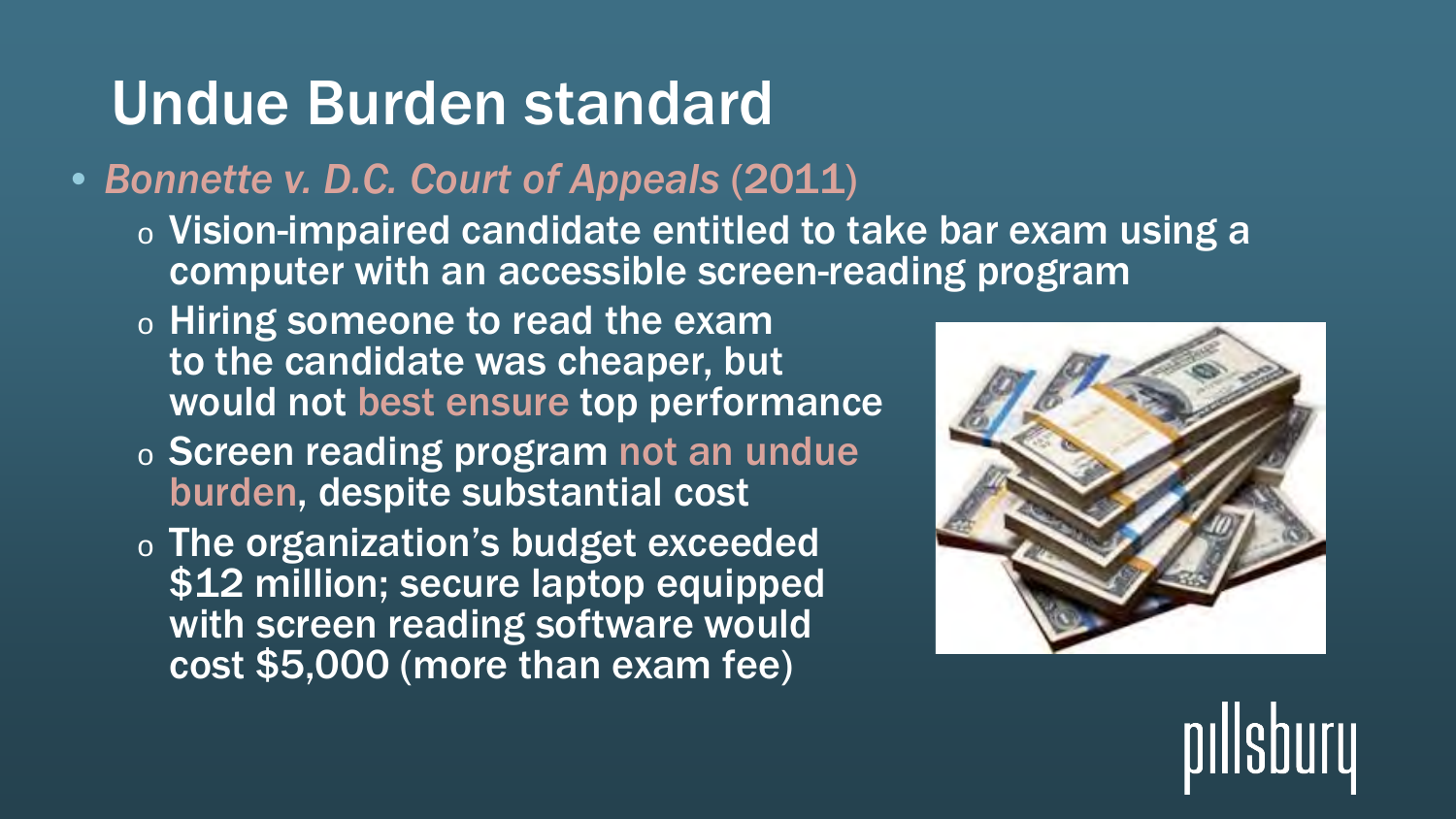

### A Data Protection and Privacy Primer for Certification Organizations

Certification Network Group Update

June 20, 2018

Presenter: Meighan O'Reardon

Pillsbury Winthrop Shaw Pittman LLP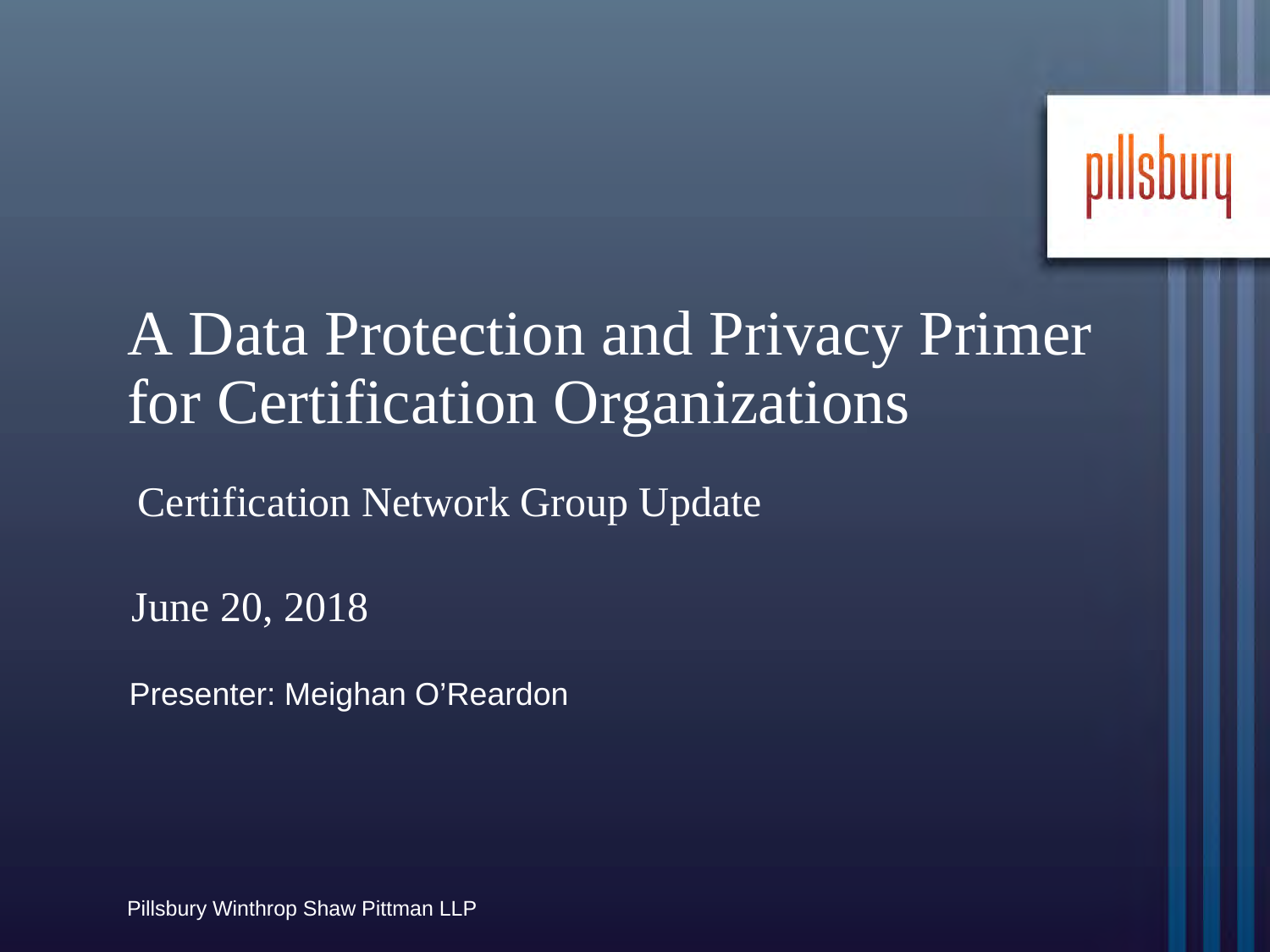### **Data Protection and Privacy is Critical**

 Certification Organizations Collect or have Access to Personal Information and other Sensitive Information from a Large Set of **Constituents** 



- Collecting and Using Personal and Sensitive Information Carries with it many Responsibilities and Risks
- All of that Information is Valuable both to the Organization and to Malicious Actors

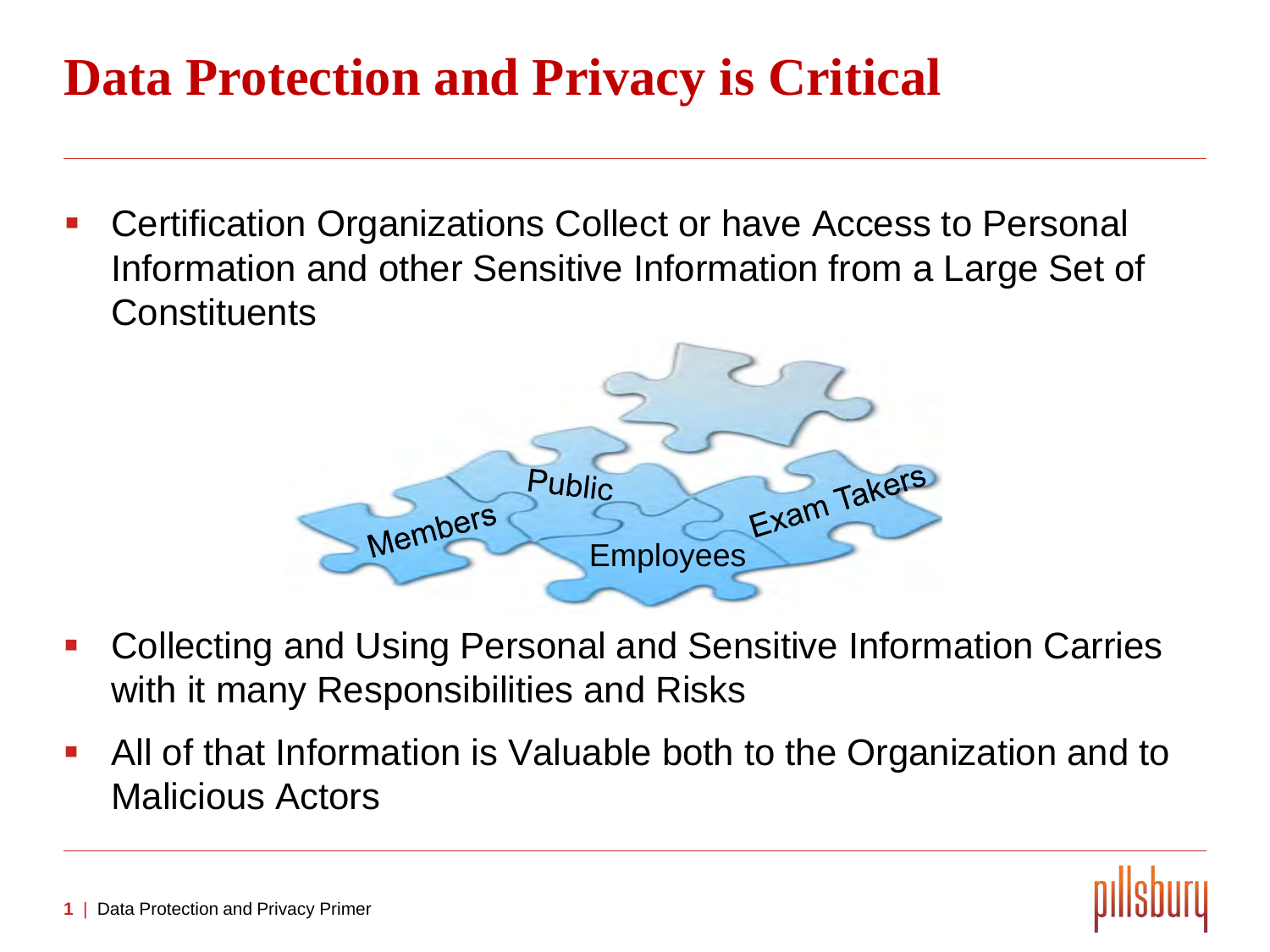### **Common Data Privacy and Security Pitfalls**

- Lack of Rigor around **Use, Storage and Transfer of Personal Information**
	- Transfer and Storage of Personal Information via Email
	- Storing Personal Information on Laptops or Smartphones
	- Use of Cloud Solutions Without Appropriate Due Diligence or Legal Protections
- **Third Party Access** without Proper Safeguards
- Collecting **Financially Sensitive Information** (i.e., Credit Card Data) and Processing Payments Online without Controls
- Not Following Through on **Promises** Made to Data Subjects

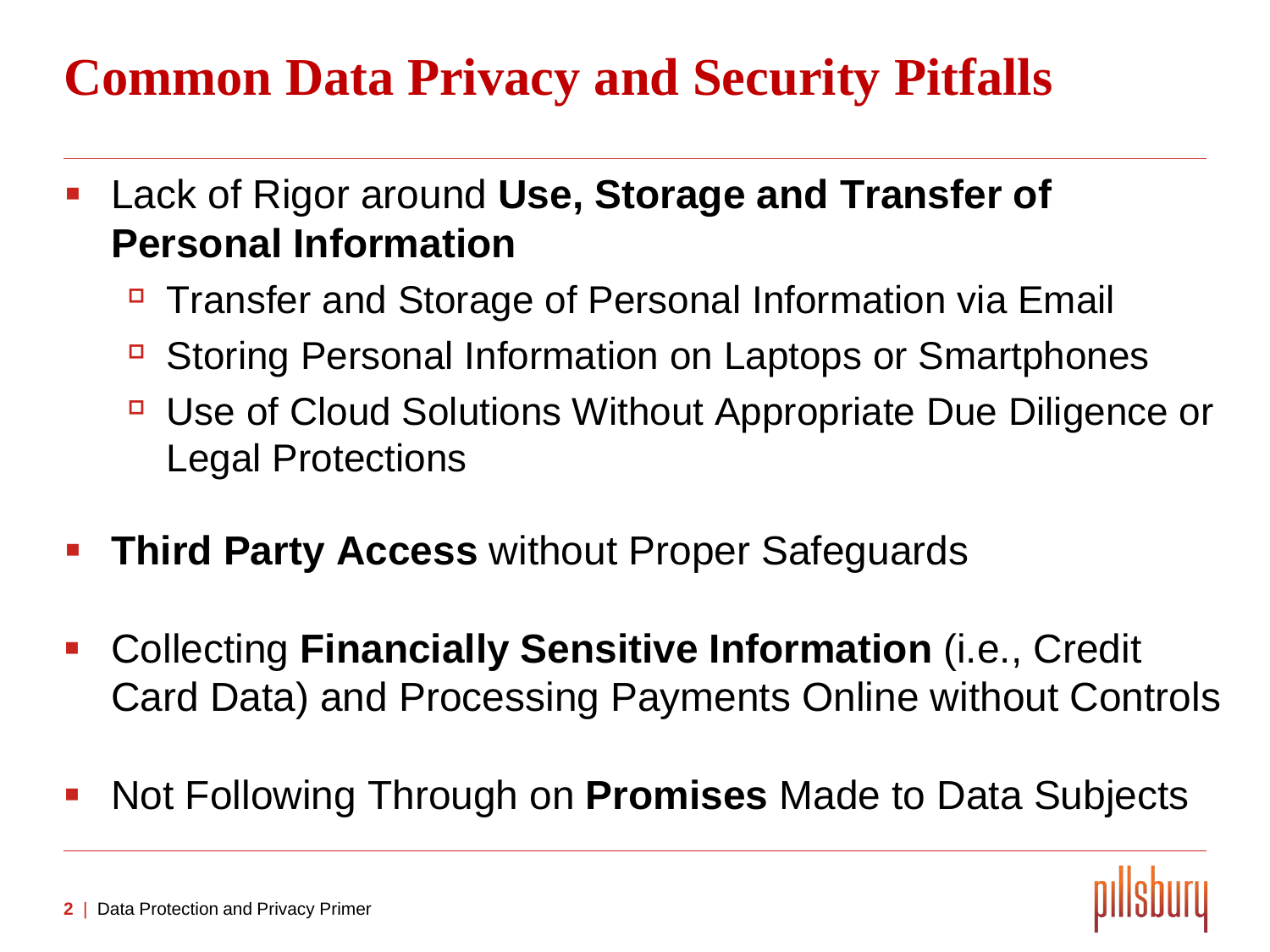### **PRIVACY BASICS**

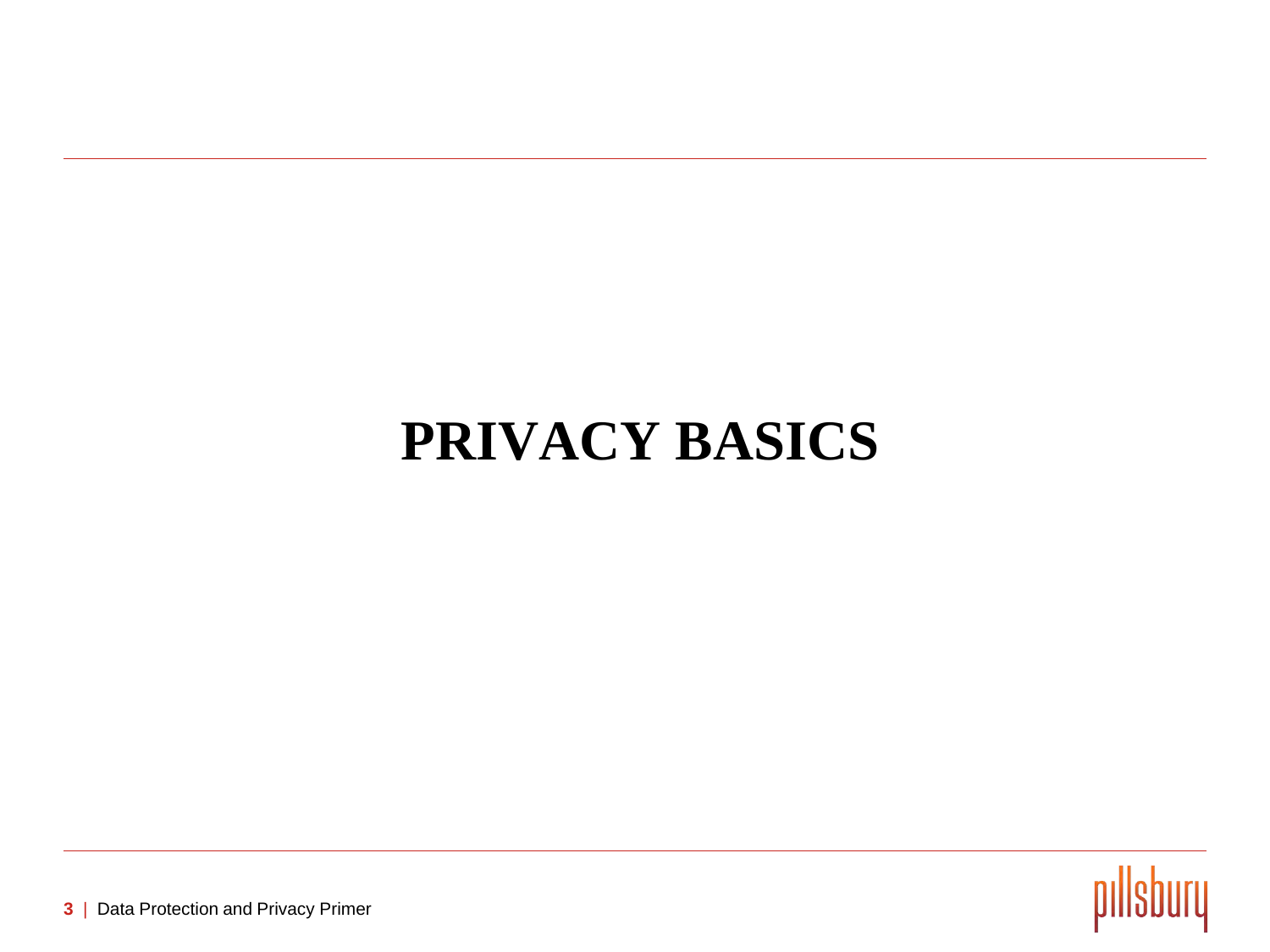### **What Kind of Data?**

- "**Personal Information**" (US-oriented definition) *any information that can be used on its own or with other information to identify, contact, or locate a single person, or to identify an individual in context* 
	- Name, Address, Phone Number, Date of Birth, Email Address, Gender, Race, etc.
	- □ Financial Information
	- Protected Health Information
	- Sensitive Personal Information
- Test and Certification Results
- Intellectual Property (Exam Content)
- Operating/Organizational Inte[lligence](http://www.google.com/url?sa=i&rct=j&q=&esrc=s&source=images&cd=&cad=rja&uact=8&ved=0ahUKEwjLwJWA1tjRAhUMxoMKHR4uBMEQjRwIBw&url=http://www.itpro.co.uk/643435/ico-fines-charity-70000-for-losing-sensitive-data&psig=AFQjCNF5U7LjfIIJ8nxF6ErfSR2w29no7g&ust=1485274815044607)

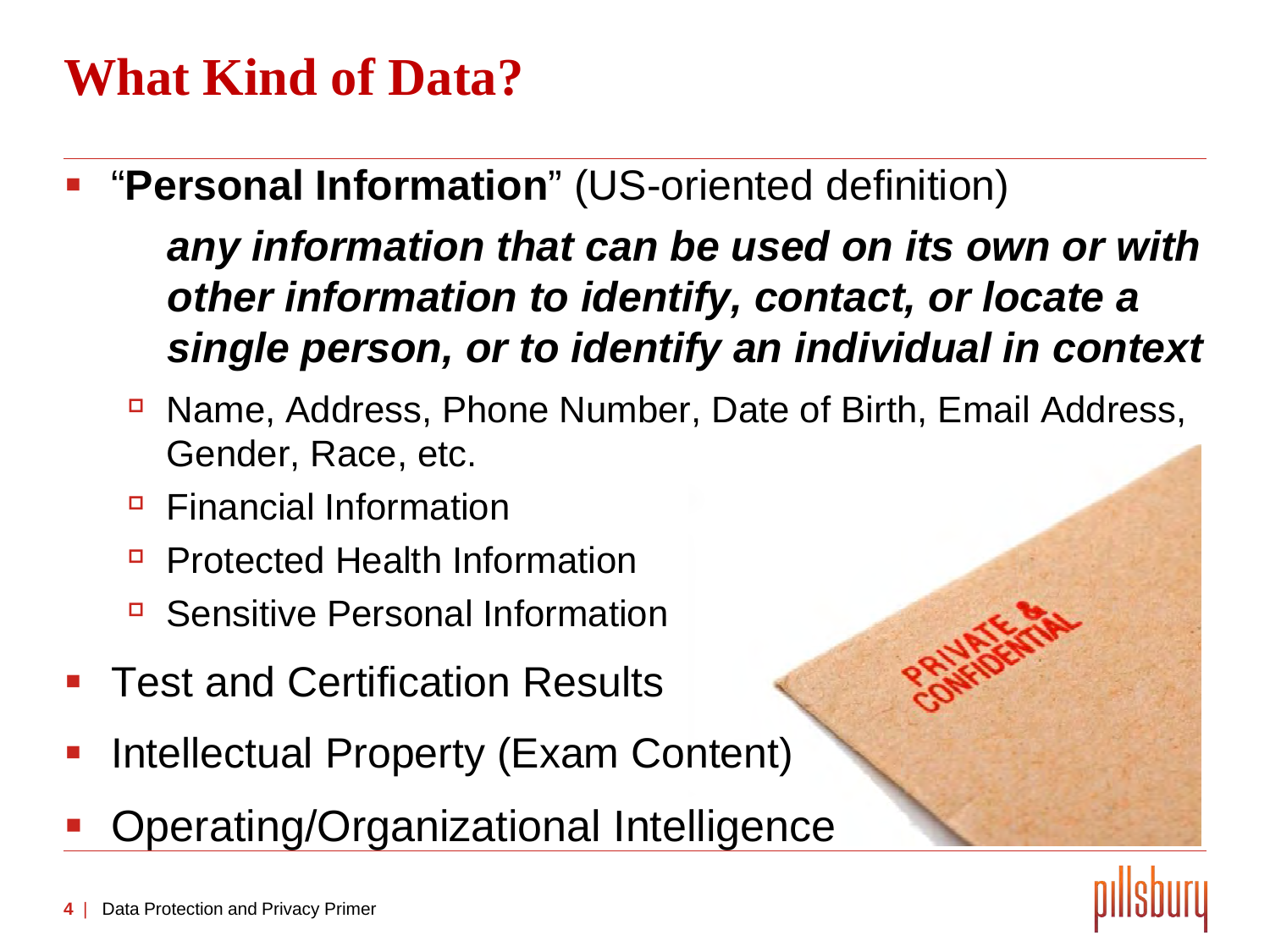### **Risks and Responsibilities of Holding Data**

#### **Risks**

- Regulatory and Legal
- **D** Misuse or Theft
- Financial Costs and Loss
- **Reputational Damage**
- **Loss of Public Trust**

#### **Responsibilities**

- Regulatory and Legal
- □ Contractual Obligations
- □ Security and Data Protection
- Storage and Retention



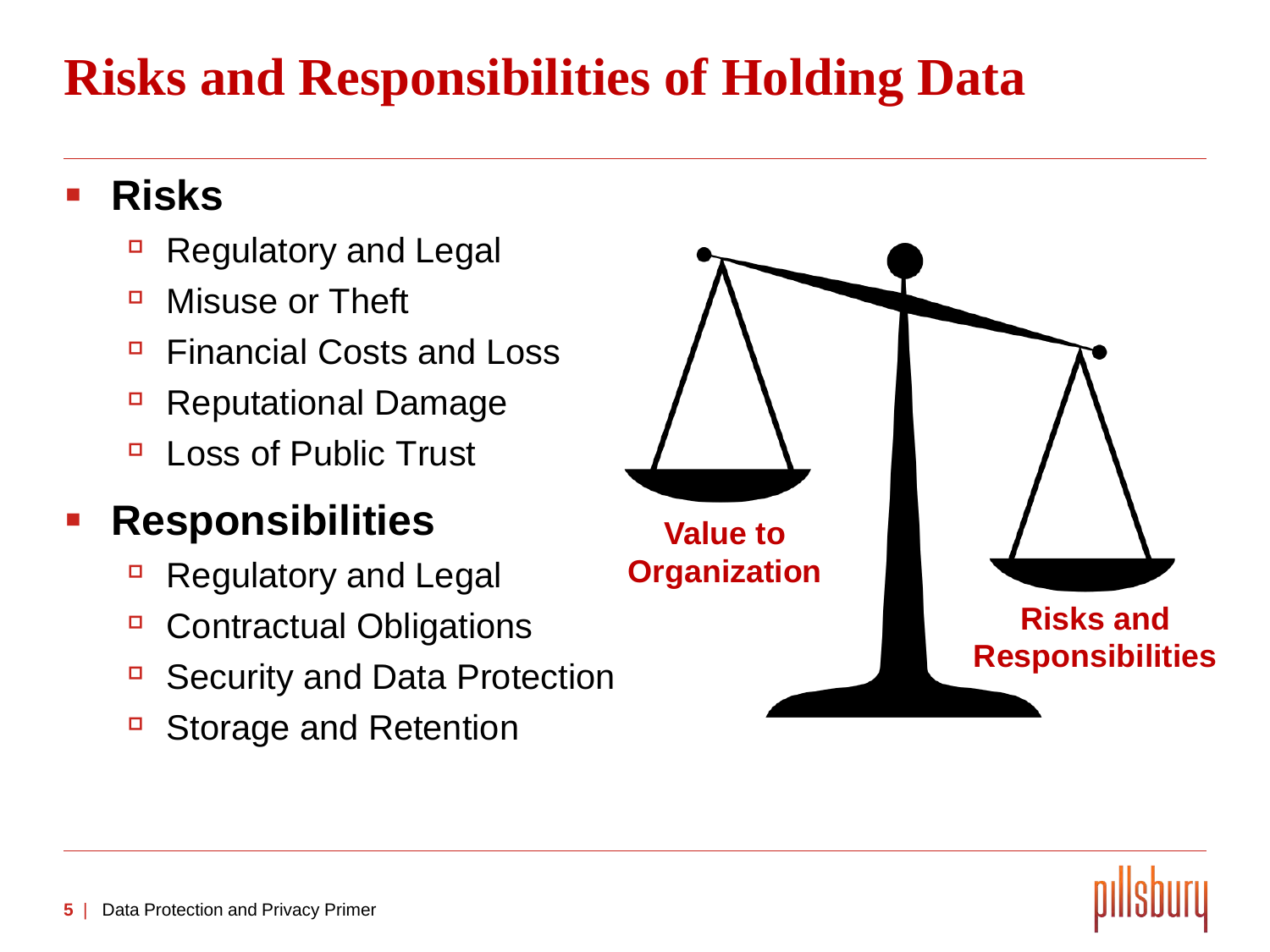### **Legal and Regulatory Considerations**

#### **Federal**

- □ CAN-SPAM and Telemarketing Laws
- □ Health Insurance Portability and Accountability Act (HIPAA)

#### **State**

- Data Breach Notification Laws
- □ Use of Social Security Numbers
- □ Telephone/Fax Marketing
- □ Data Protection Requirements
- Records Disposal

#### **International**

- **Data Transfers**
- GDPR



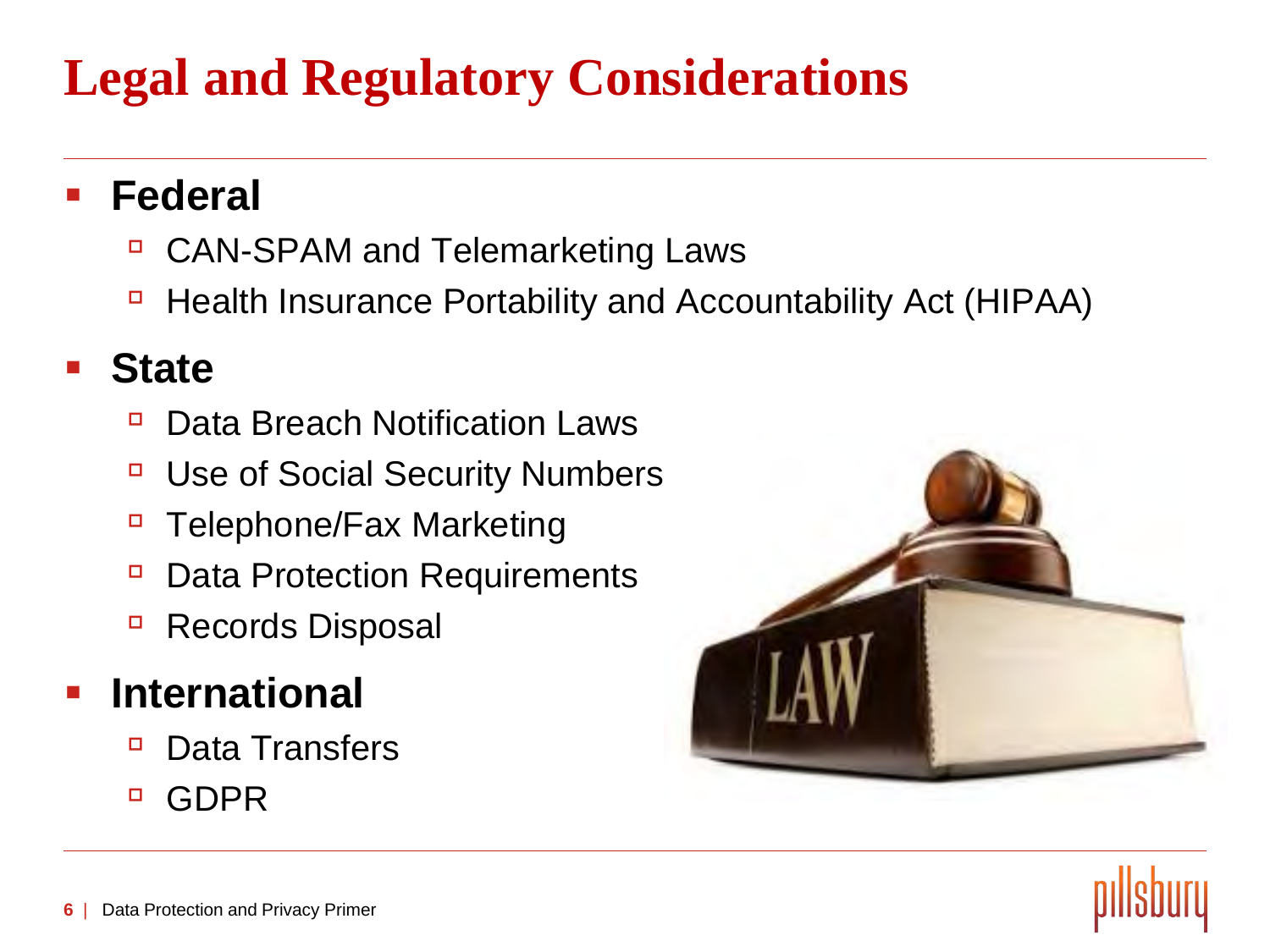### **Can-SPAM and COPPA**

#### **CAN-SPAM**

- Intent is to Limit Electronic Messages that have a Primary Purpose of Commercial Advertisement or Promotion of a Product or Service
- Exempts Transactional or Relationship Messages
- □ Opt-outs and Unsubscribe Mechanisms
- Prescriptive Message Content
- Enforced by the Federal Trade Commission

#### **Children's Online Privacy Protection Act (COPPA)**

- Imposes Requirements on Operators of Websites/Online Services Directed to Children Under 13 Years Old that have Actual Knowledge they are collecting Personal Information Online from a Child
- "Knowledge" Threshold
- □ Parental Consent

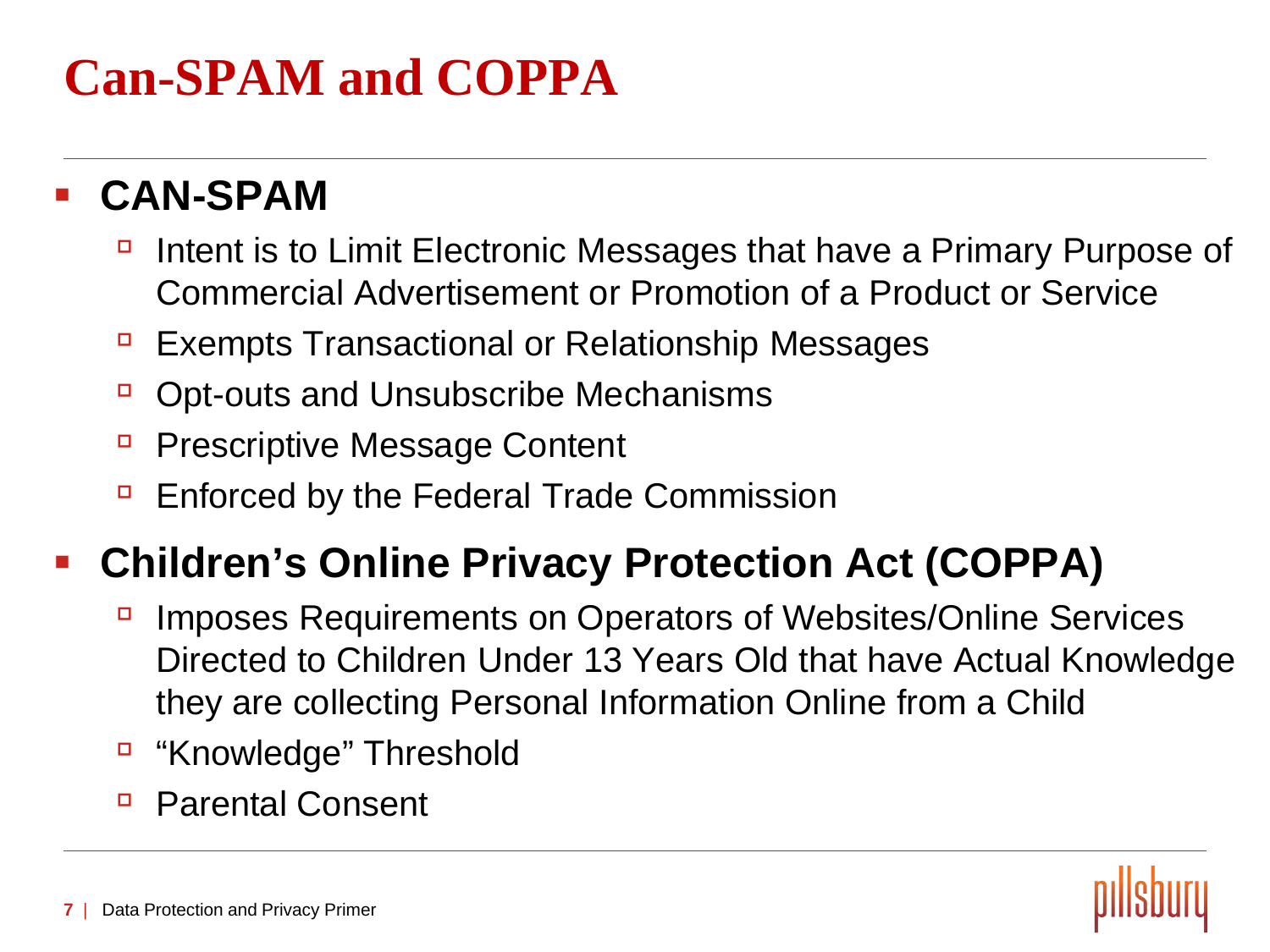### **Breach Notification Law**

- A Data Breach Can Take Many Different Forms (malicious, accidental, misuse, etc.)
- Almost Every State has a Data Breach Notification Law
- Must Comply with Laws of the State with the Affected Individuals ■ Not where the Organization is Located
- Not Every Incident Requires Notification
	- Safe harbors for encryption
- Notice Required to be Given to (i) Individuals, and (ii) State **Authorities**
- Breach Notification Laws Dictate (i) Content of Notices, (ii) Method of Delivery, and (iii) Deadlines for Delivery

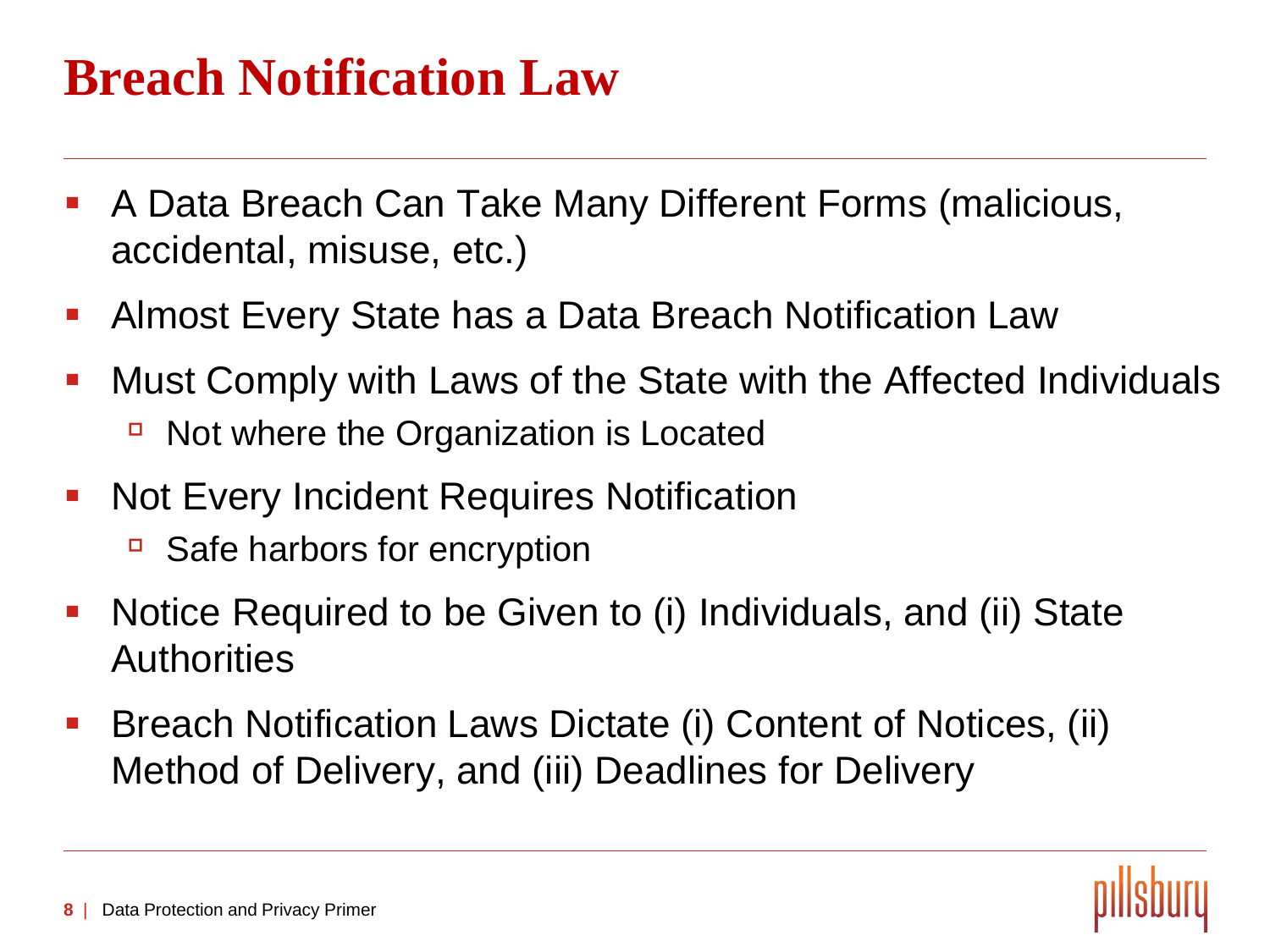### **Data Security Authorities**

- State Laws
	- □ Massachusetts Regulations
	- **Breach Notification Laws**
- Industry Organizations
	- Payment Card Industry Data Security Standards
- Defense Department and Other Federal Standards
- Enforcement Precedents
- Common Law



- Did your Organization take "Reasonable" Steps
- $\overline{P}$  A Growing Body of Law Describing what is Reasonable Security

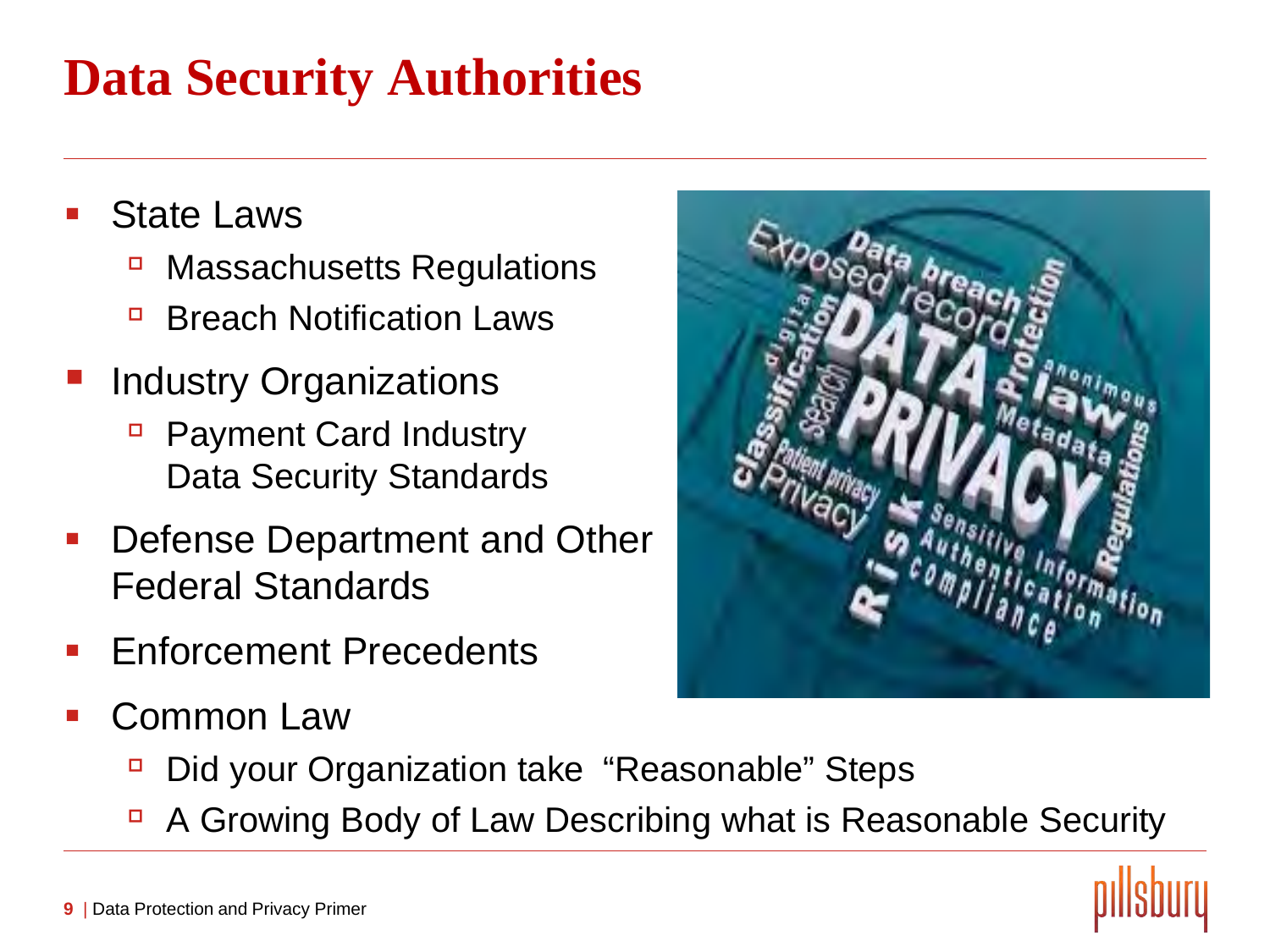### **General Data Protection Regulation (GDPR)**

- GDPR is a legal framework that sets guidelines for the collection and processing of personal information of individuals in the European Union
- Replaced EU Data Protection Directive of 1995
- Effective 25 May 2018
- Builds on existing concepts
- Key new rights for individuals and new obligations on both 'data controllers' and 'data processors'
- Significantly extends territorial reach
- Fines of up to EUR20m or up to 4% of worldwide turnover/revenue

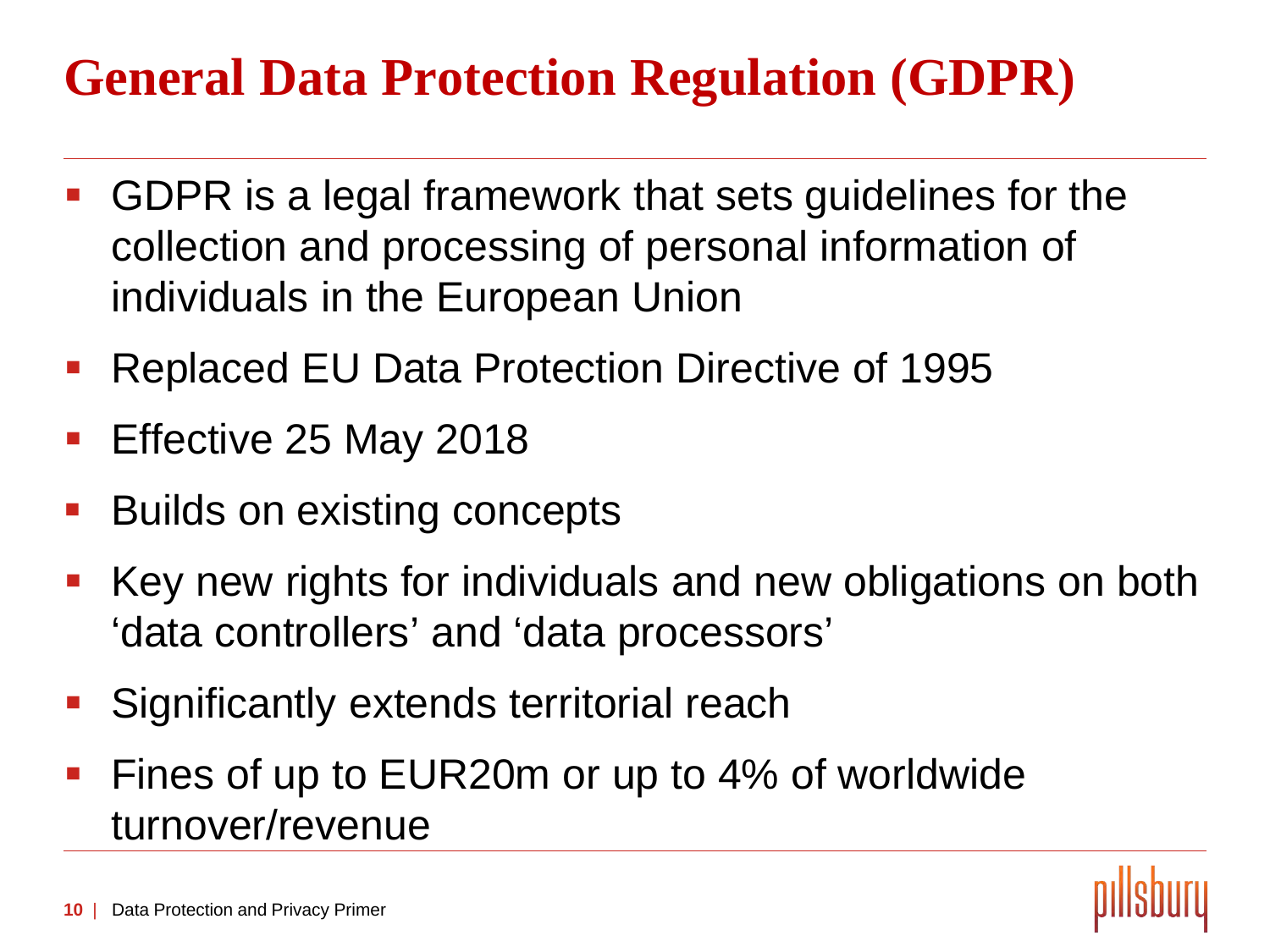"Personal Information" any information relating to an identified or identifiable natural person

- Do you have an establishment in the EU?
- Are you offering goods and services to data subjects residing in the EU (even if no payment is required by data subject)?
- Are you monitoring data subjects residing in the EU?

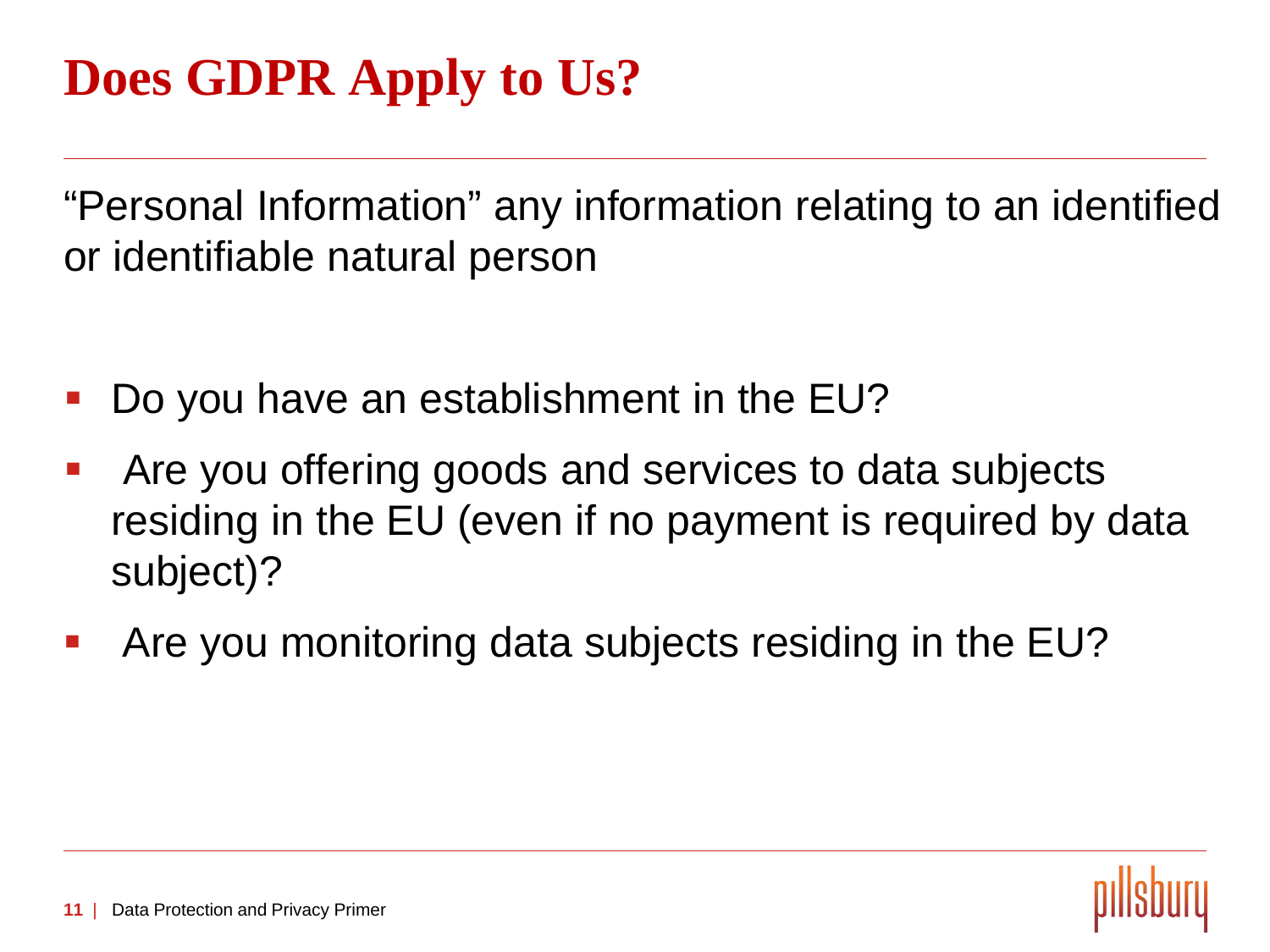### **A Few Key GDPR Requirements**

- **Consent** 
	- "any **freely given, specific, informed and unambiguous** indication of his or her wishes by which the data subject, either **by a statement or by a clear affirmative action, signifies agreement** to personal data relating to them being processed;"
	- $\overline{P}$  the purposes for which the consent is gained does need to be "collected for **specified, explicit and legitimate purposes**"
- Breach Notification
	- Reporting to relevant supervisory authority without undue delay
- Right to Access and Erase Data
- Data Protection Officer Requirement

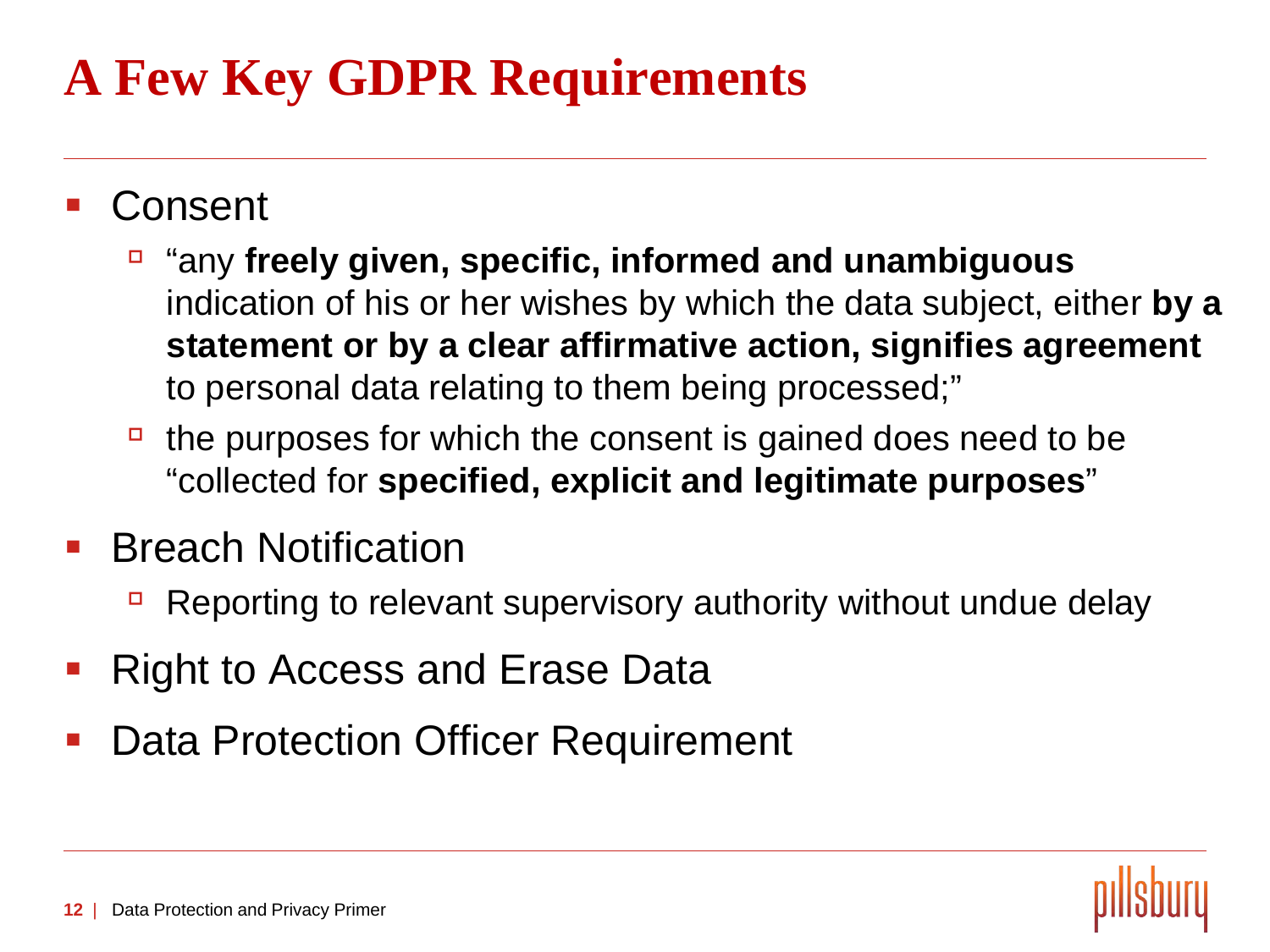### **OF SPECIFIC INTEREST TO CERTIFICATION ORGANIZATIONS**

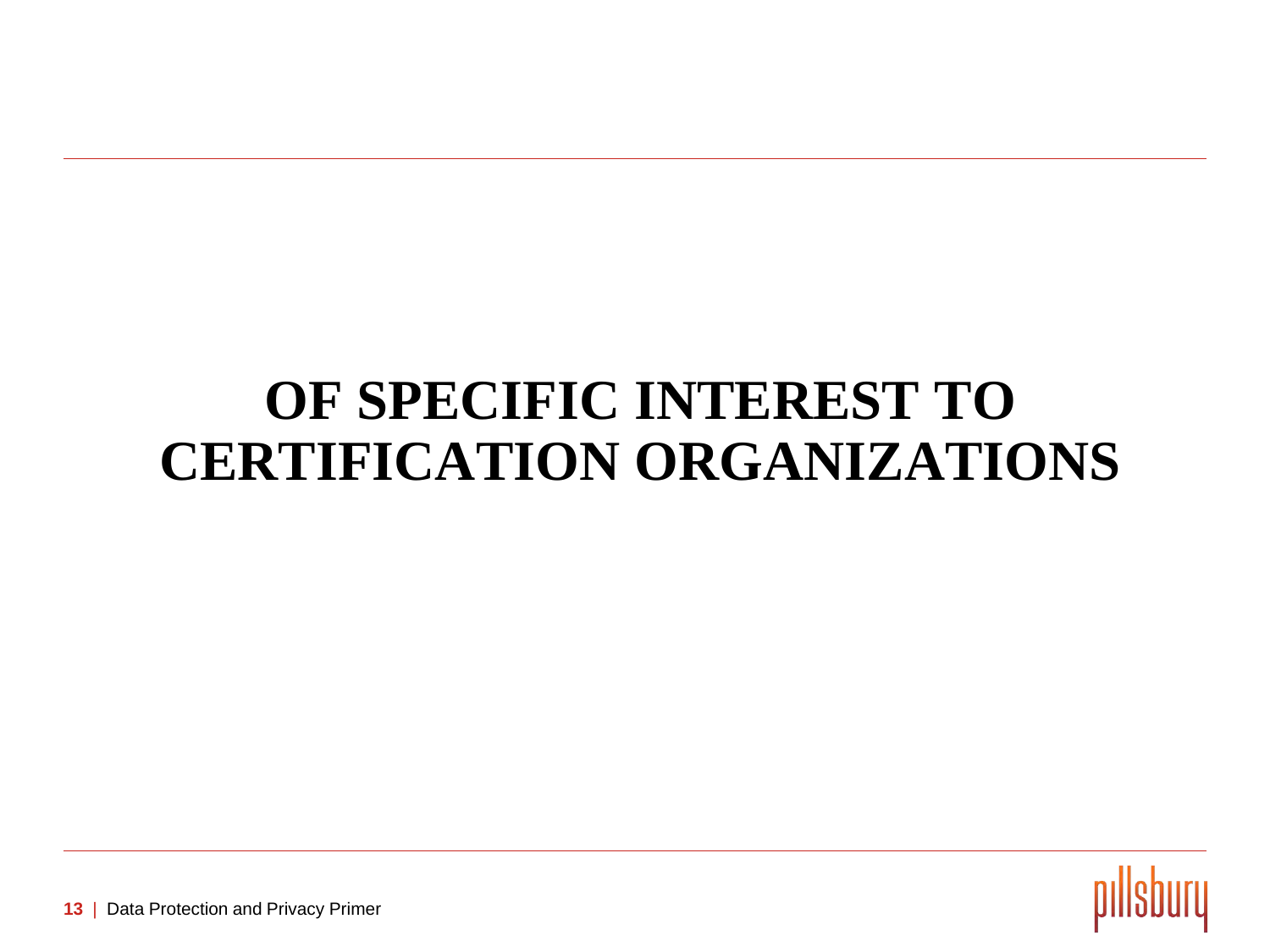### **Testing and Certification Data**

- Is it Personal Information?
	- $\Box$  In Europe Yes!
- European Court of Justice Irish Case
	- Exam Scripts/Test are Personal Information
	- "a candidate sitting in a professional examination is a natural person capable of identification either directly by name or indirectly by identification number from the exam script
	- $\Box$  Implication: Test candidates could potentially exercise their personal data rights in relation to their written answers in a professional examination and also to the examiner's comments regarding those answers.
	- $\Box$  These rights would not extend to the examination questions themselves as they would not constitute personal data.

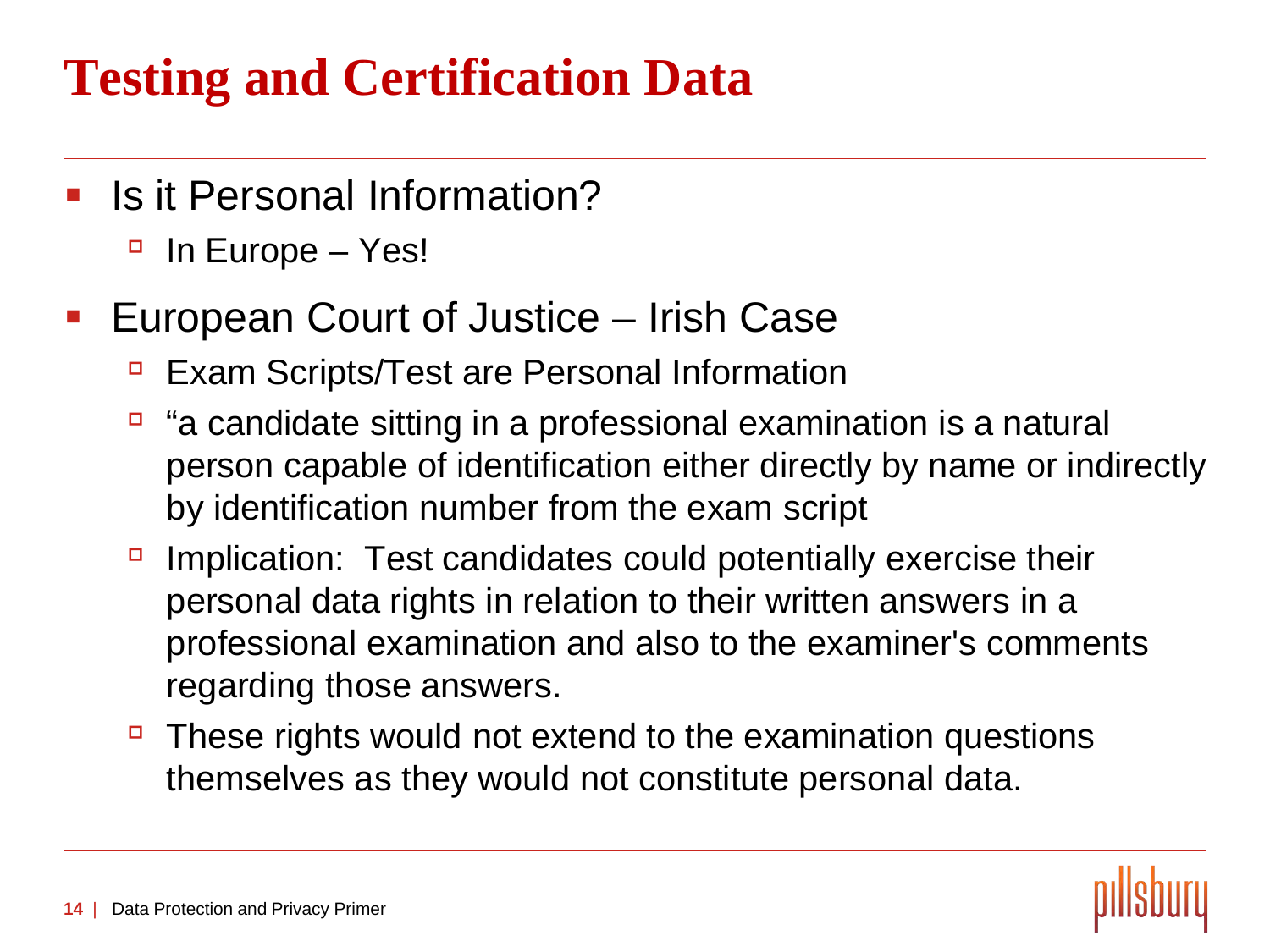### **DATA PROTECTION PROGRAM BEST PRACTICES**

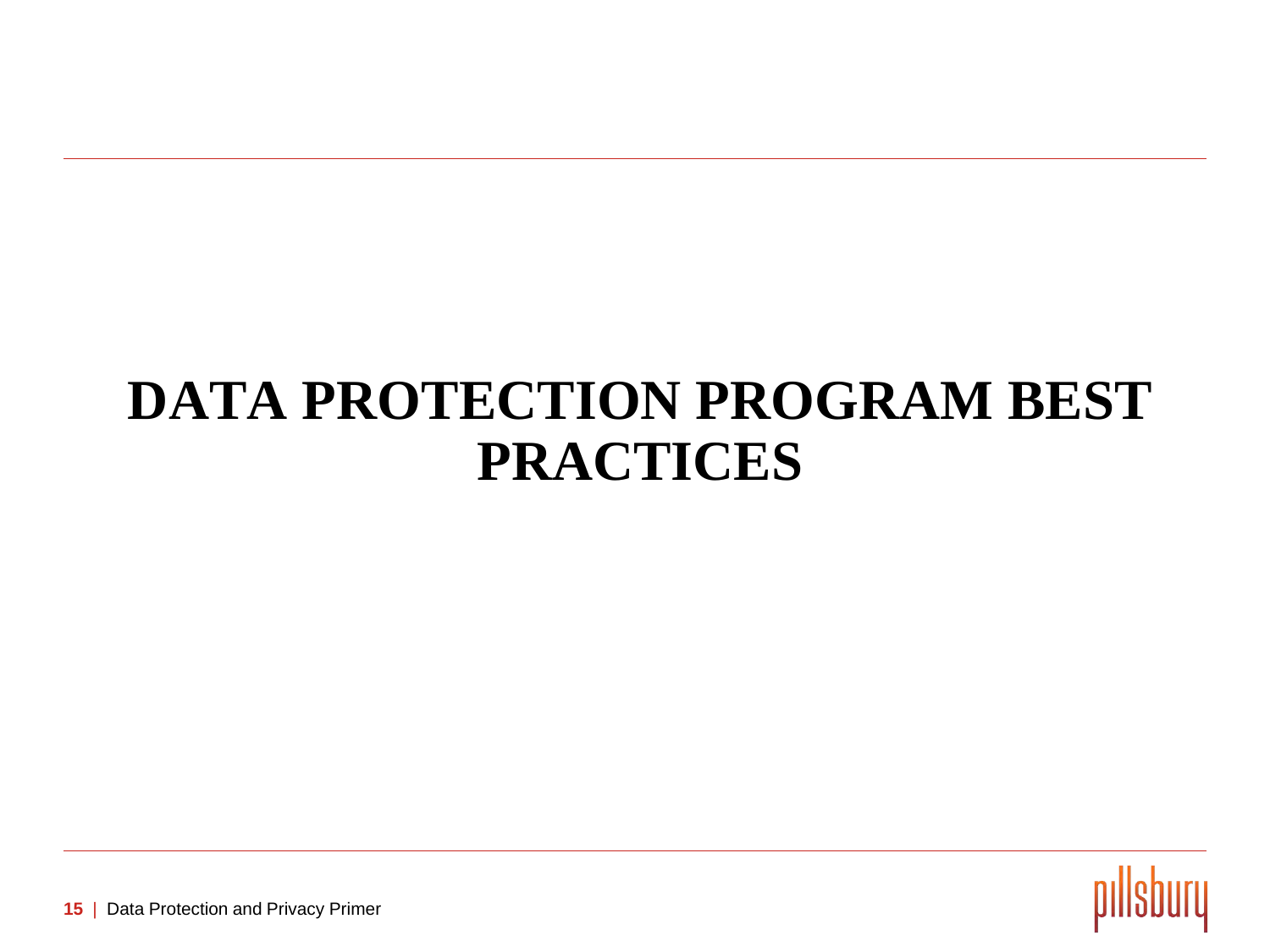### **Assess Your Current Activities**

- **Collection:** How is Personal Information collected ?
- **Use:** How are You using Personal Information?
- **Access:**
	- Who has Access to Personal Information collected?
	- Are you Sharing Personal Information? With who?
- **Storage:** Where are you Storing Personal Information?
- **Security:** What Security do you have in Place?
- **Disposal:** How is Personal Information Disposed?
- **Governance:** 
	- **Privacy Committee**
	- Policies and Legal Agreements

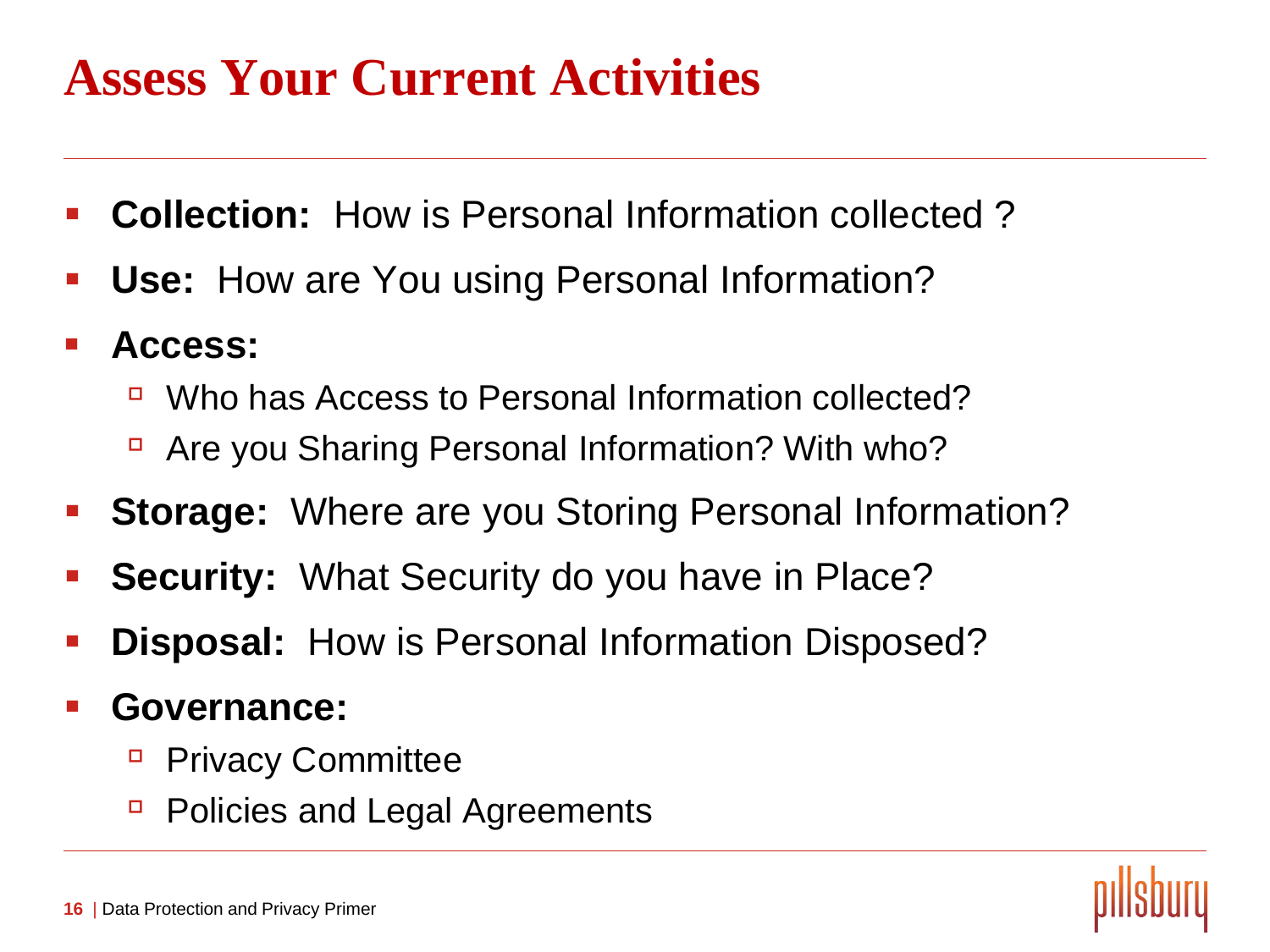### **Handle Data with Care - Safeguards**

- Implement **Technical** Practices Aligned with Data Responsibilities
	- Patch Management
	- □ Encryption
	- Anti-Virus
	- **Passwords**
	- <sup>D</sup> Disposal
- Maintain **Administrative** Practices
	- Engage in Regular Training Across all of the Organization
	- Implement (and enforce) Appropriate Written Policies
- **Physical** Safeguards
	- Don't Forget about Paper
	- **E** Access Controls

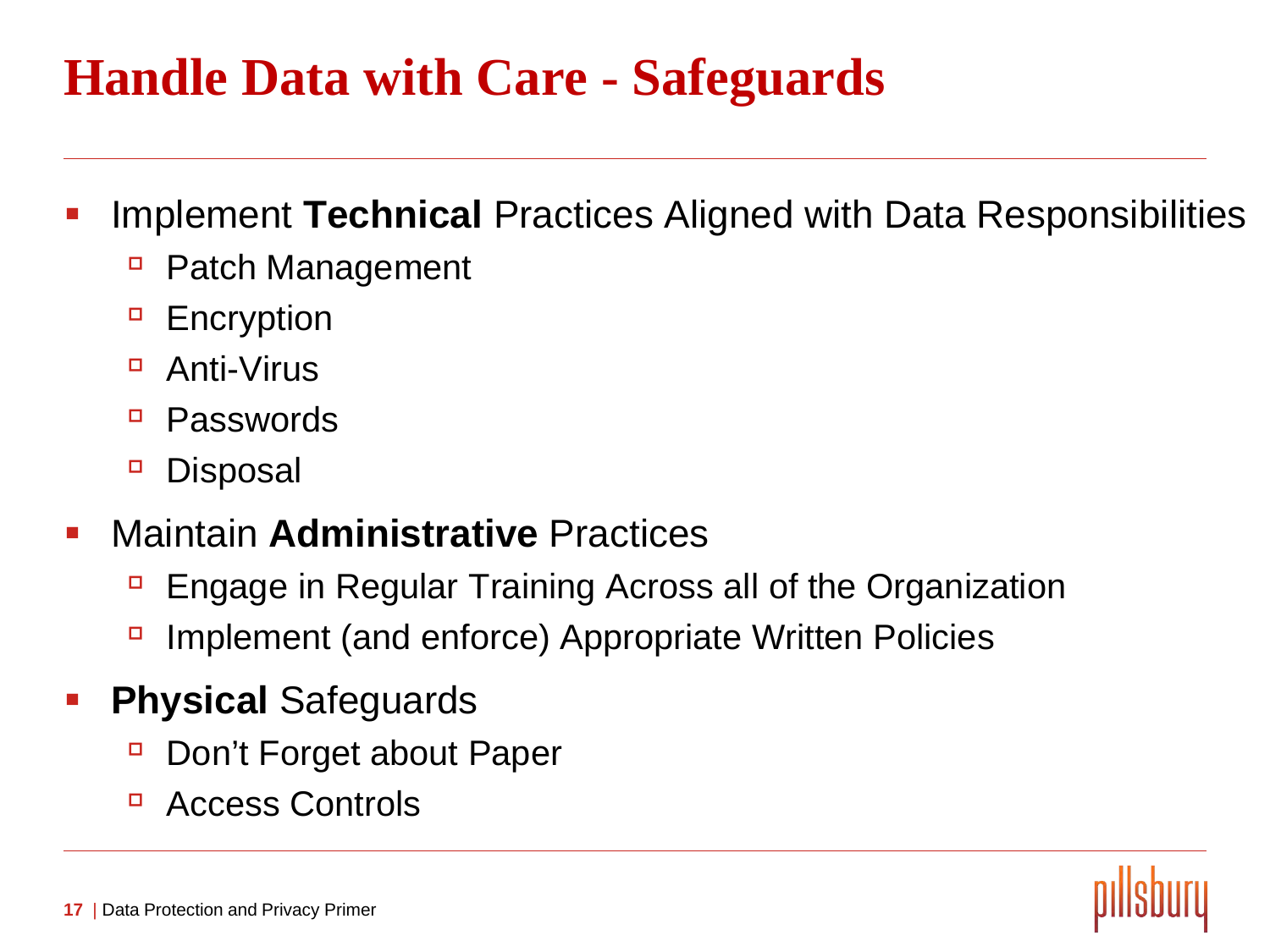### **Key Contract Terms with Third Parties**

- Confidentiality and Data Protection
- Technical Safeguards
- Background Checks and Restricted Personnel
- Disaster Recovery and Business Continuity
- Audit and Incident Reporting
- Cyber Insurance
- Data Protection Indemnities
- Limits of Liability

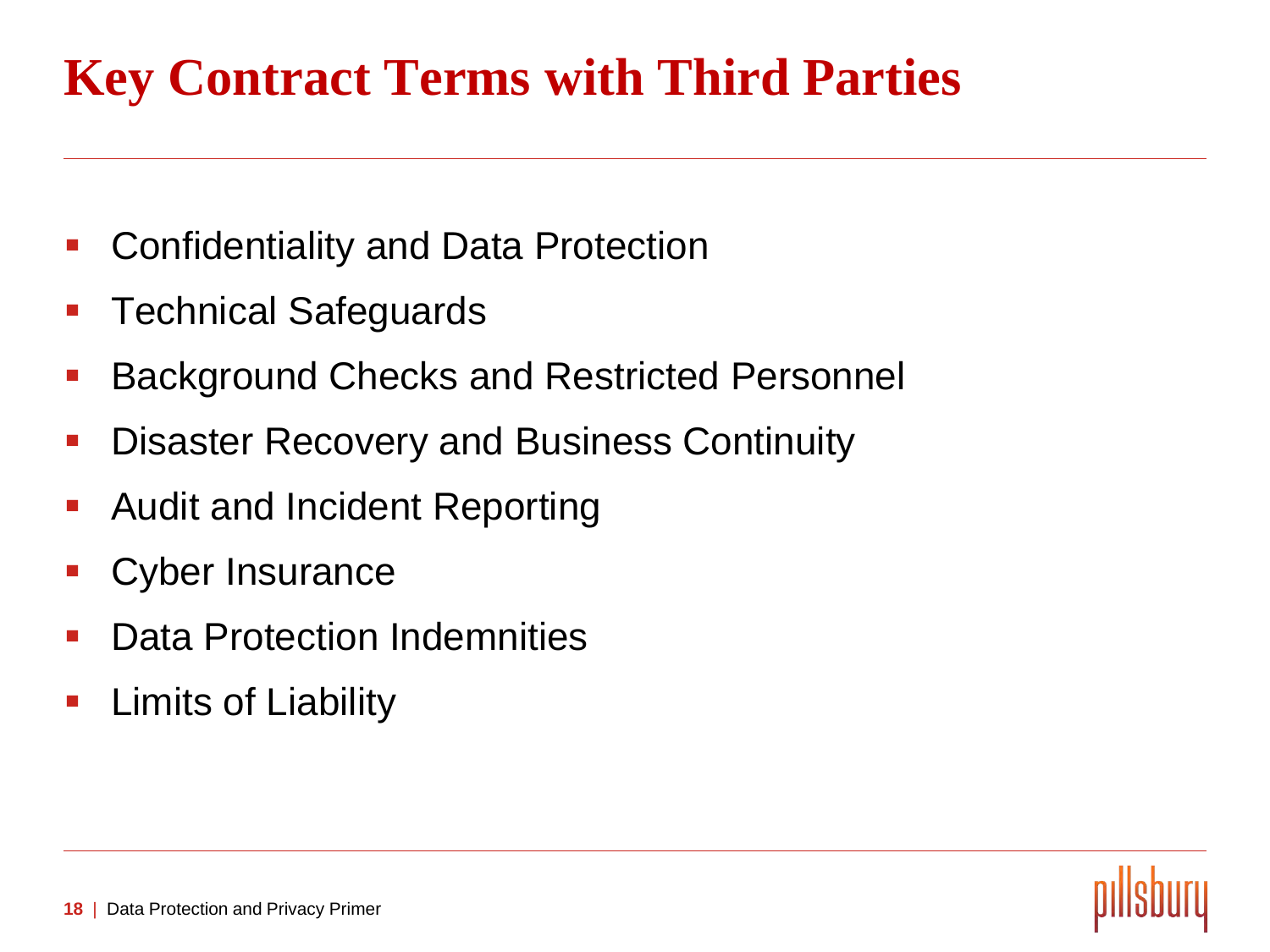### **Privacy and Security Provisions in Agreements**

- Services and Technology agreements are not static!
	- Keep Agreements Current as Technologies Change and Practices Evolve
	- Use Renewals to Update Provisions to Reflect New Risks
- Use Built-in Contractual Mechanisms to "Check-up" on your Suppliers' Adherence to Privacy and Security Terms
	- Audit
	- □ Governance Provisions
	- Reporting
	- **BCP / DR Plans and Testing**



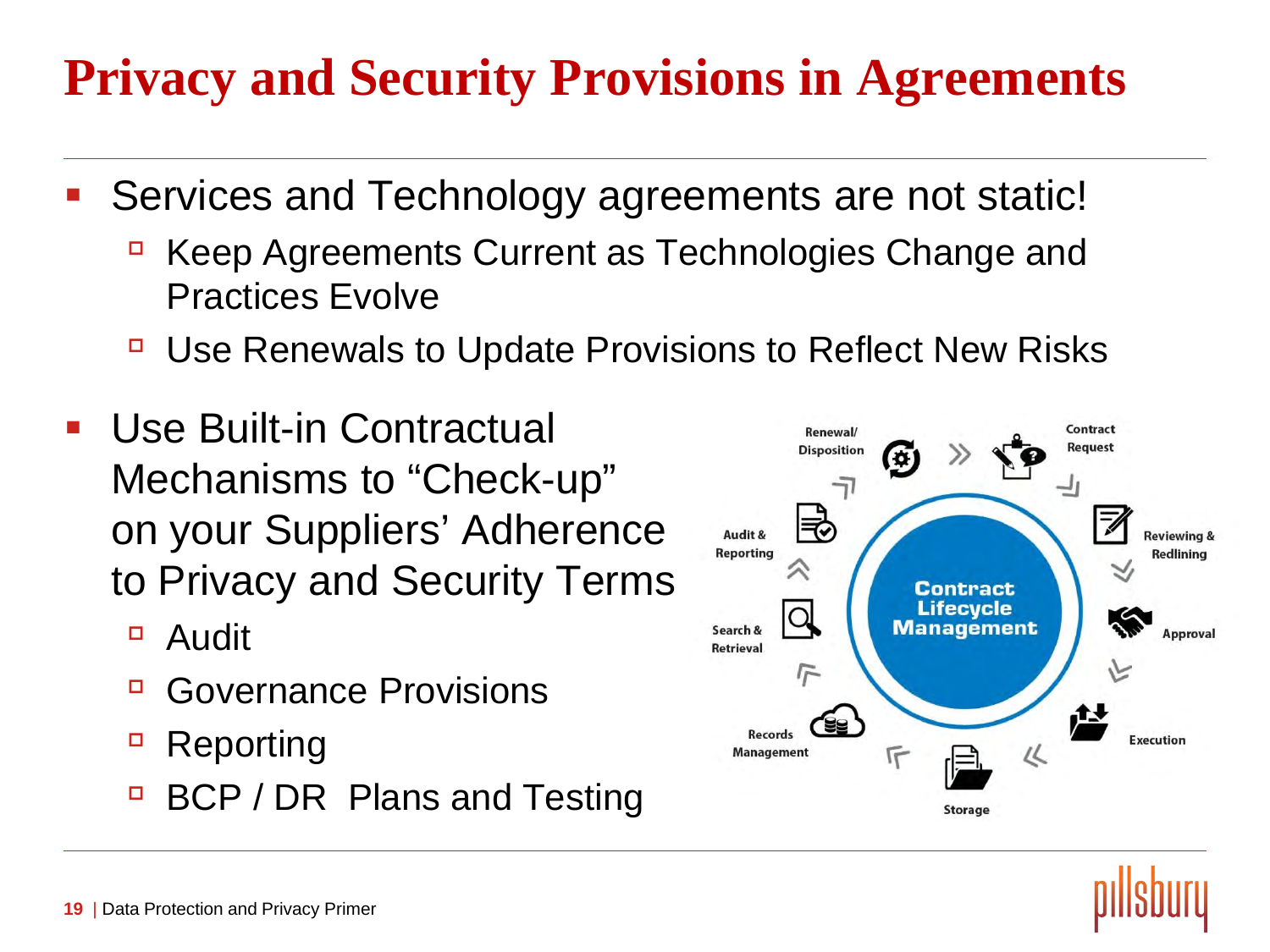### **Data Breaches and Response**

- Prepare Your Organization By:
	- Establishing a Written Response Plan
	- □ Training all Employees to IDENTIFY and Report
	- □ Designating Individuals to be Contacted
- Know What Data is Held by the Organization
- Know What States may be Implicated
- Implement Organizational Response
	- **Privacy Committee**
	- □ Forensics Experts
	- □ Legal Counsel
	- □ Public and client Relations
- Test and Update Plans



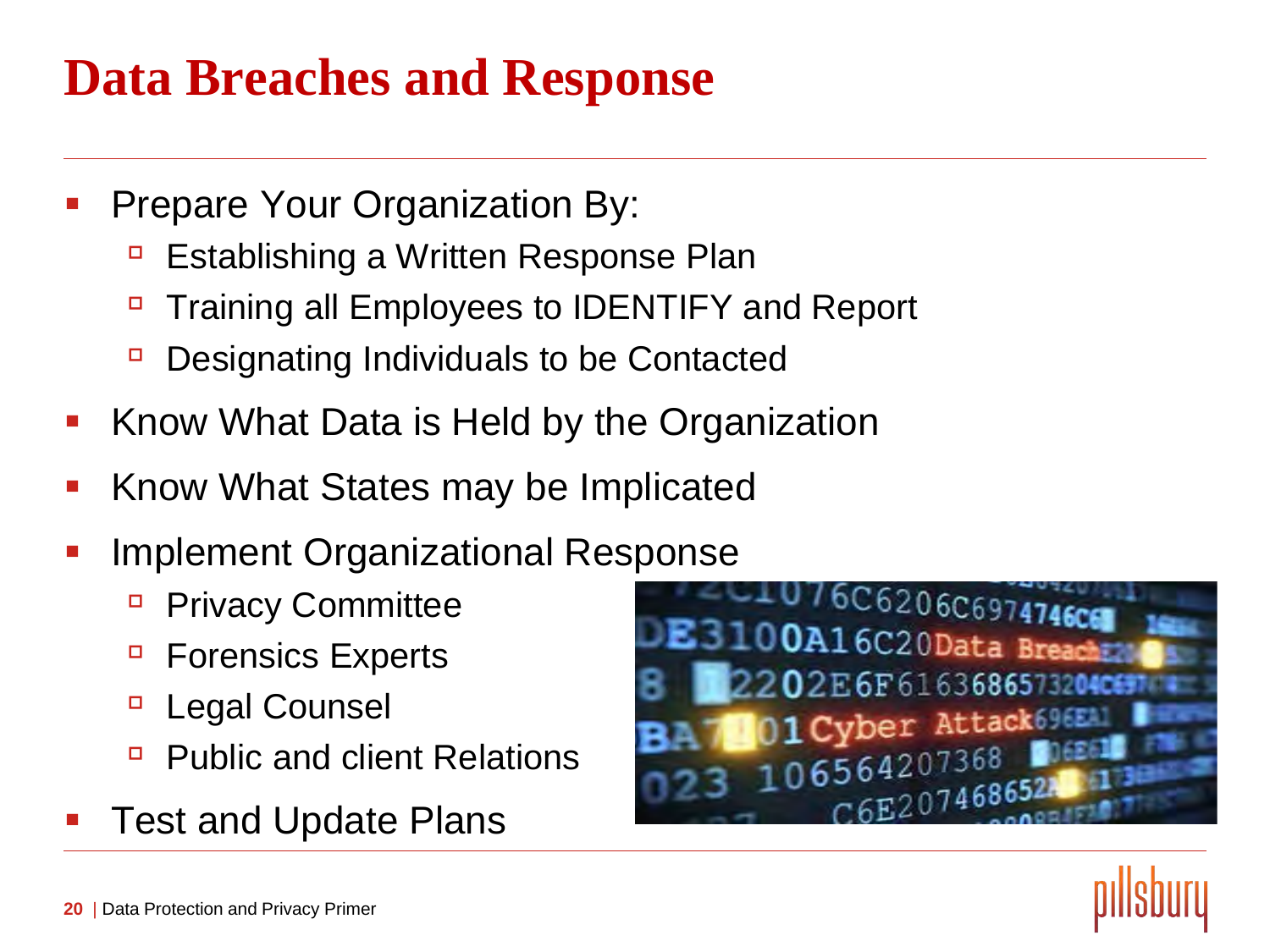### **REALITY CHECK**

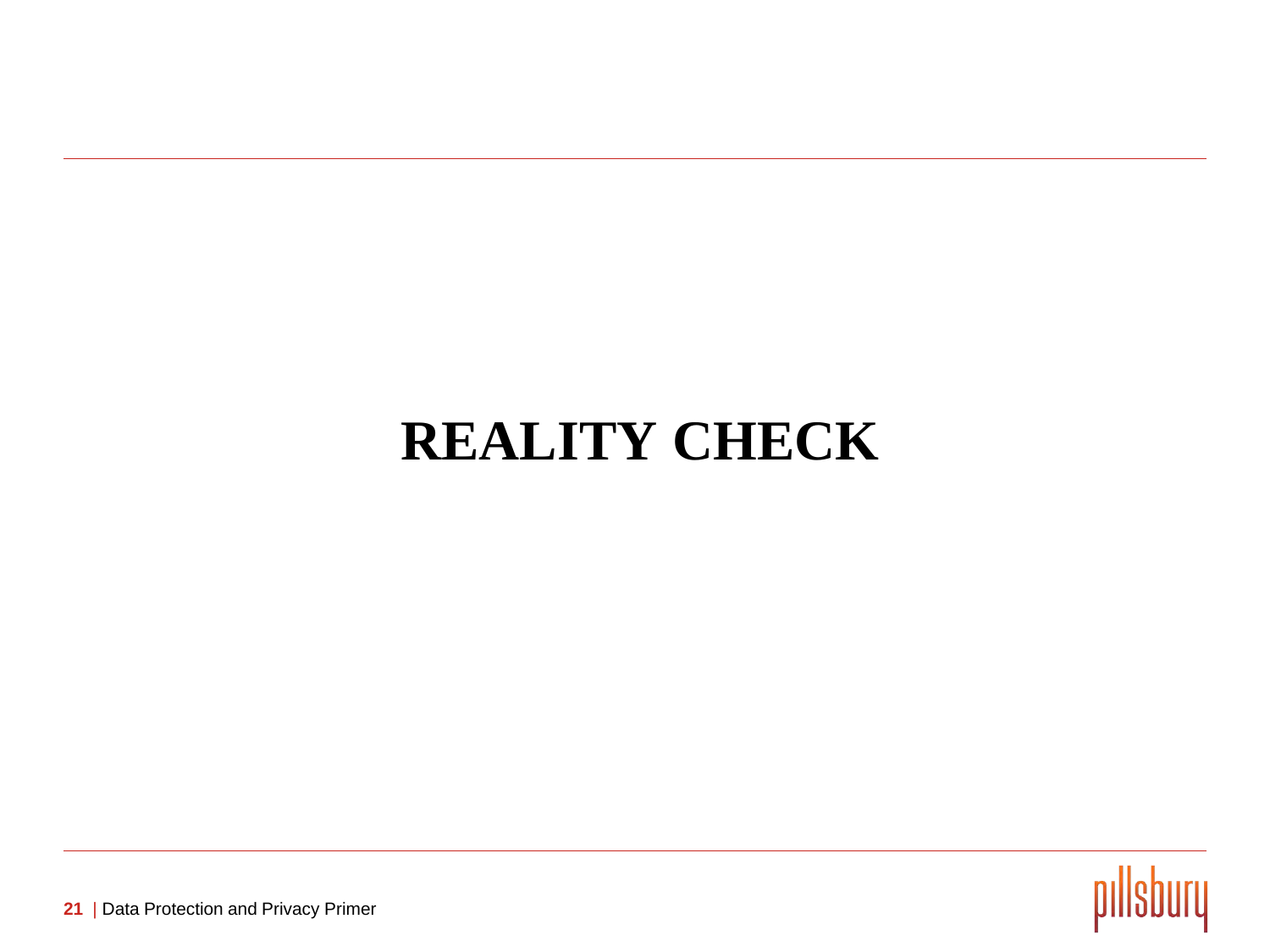### **Best Practices vs. Market-Driven Realities**

- Limited Funding or Size of Organization Does Not Absolve an Organization from Compliance
- Data Privacy and Protection is an Organization-wide Risk
- Know What Data You Have and How You Can Use it
- Understand Your Legal Obligations Are Your Practices "Reasonable"
- Know Your Third Parties
- Check and Update Your Policies
- Prepare for the Worst



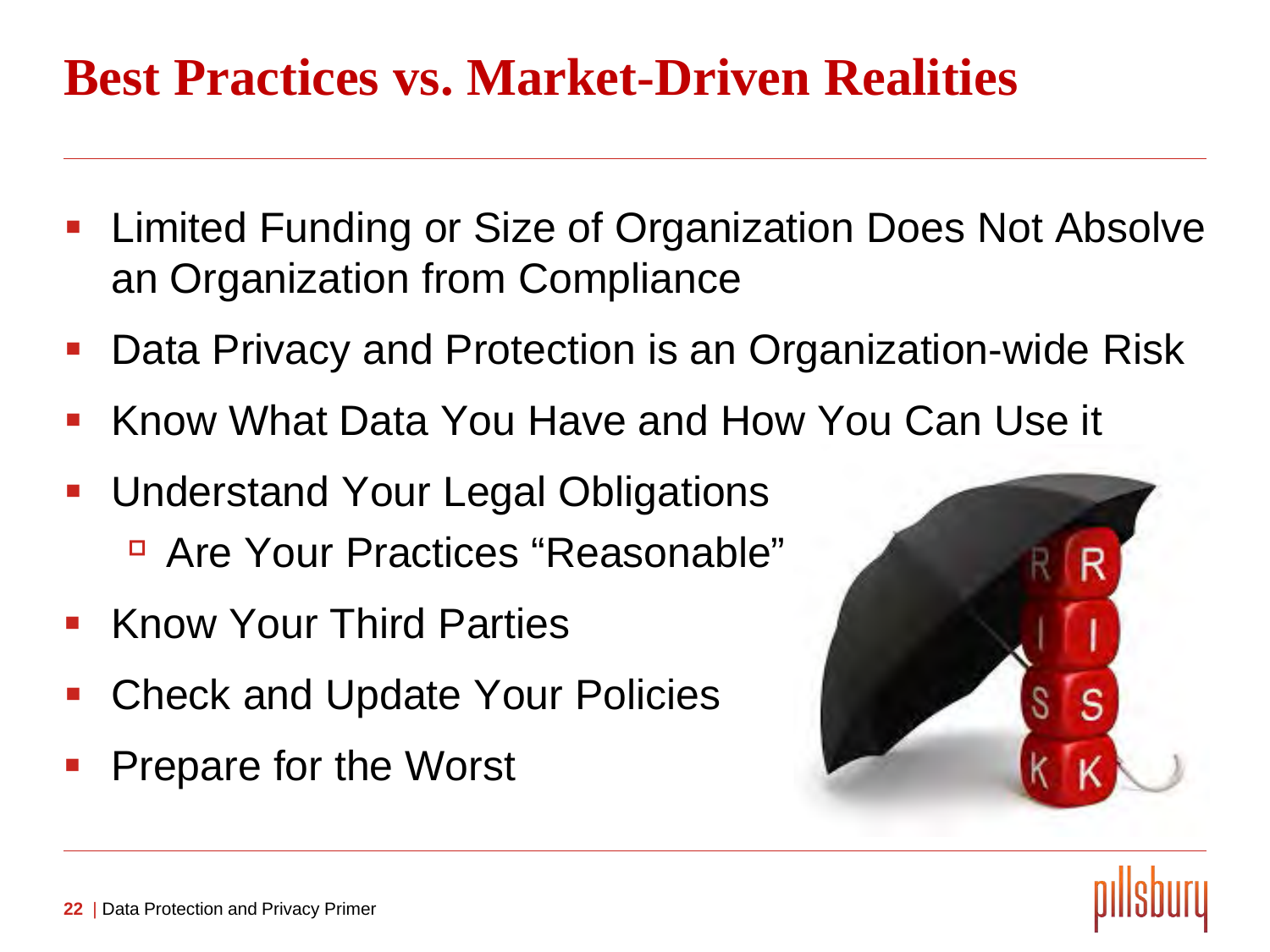### Pillsbury Winthrop Shaw Pittman Global Sourcing



**Meighan O'Reardon** Counsel Pillsbury Global Sourcing Washington, DC / Minneapolis, MN +1.202.663.8377 +1.703.625.3984 meighan.oreardon@pillsburylaw.com

Pillsbury Winthrop Shaw Pittman LLP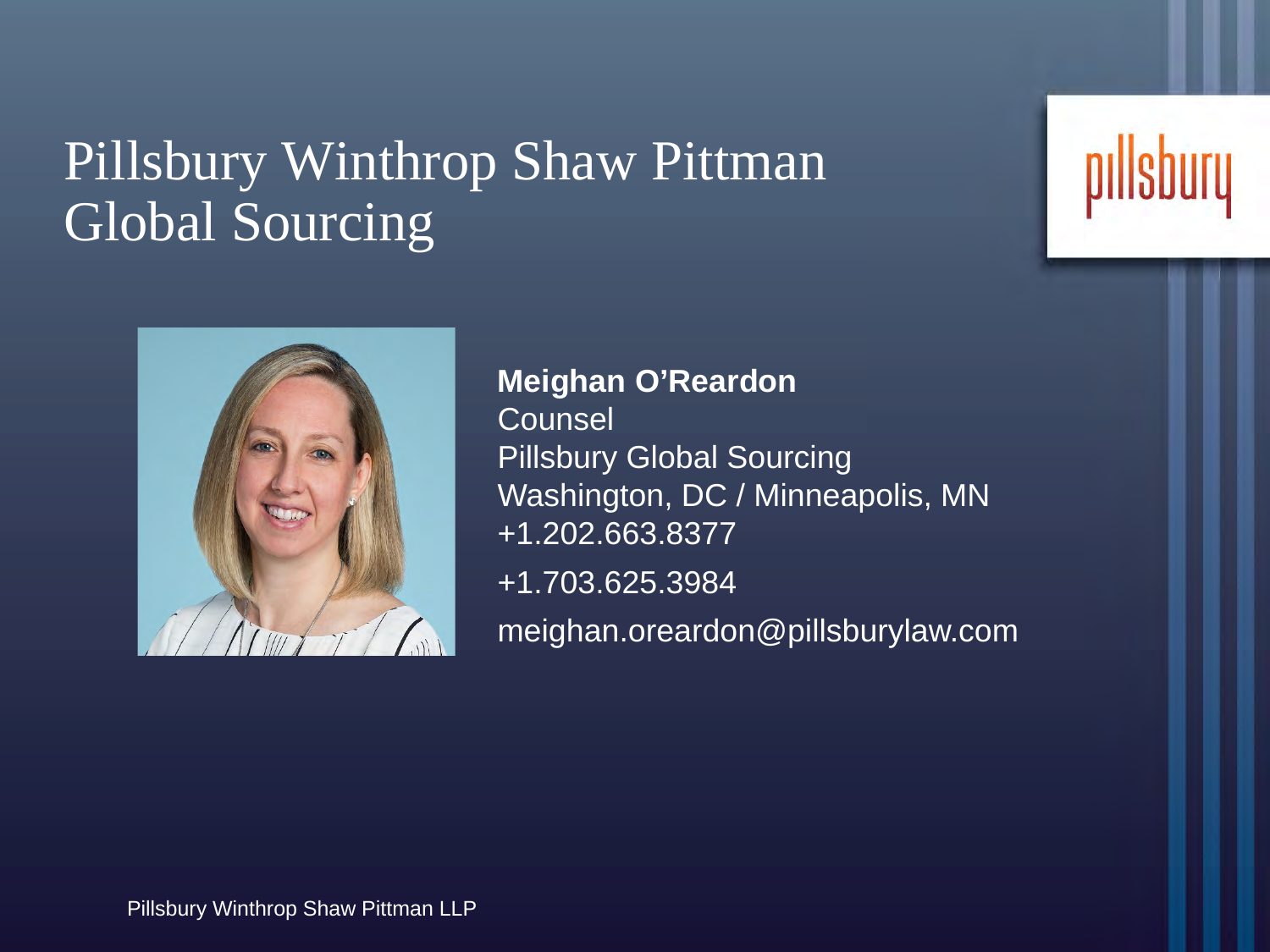Secure Test Item Group Copyright Registration: What the New Rules Mean for Certification Organizations, and What Changes Are Coming **Next** 

**Presentation by Julia Judish Certification Network Group Update June 20, 2018**

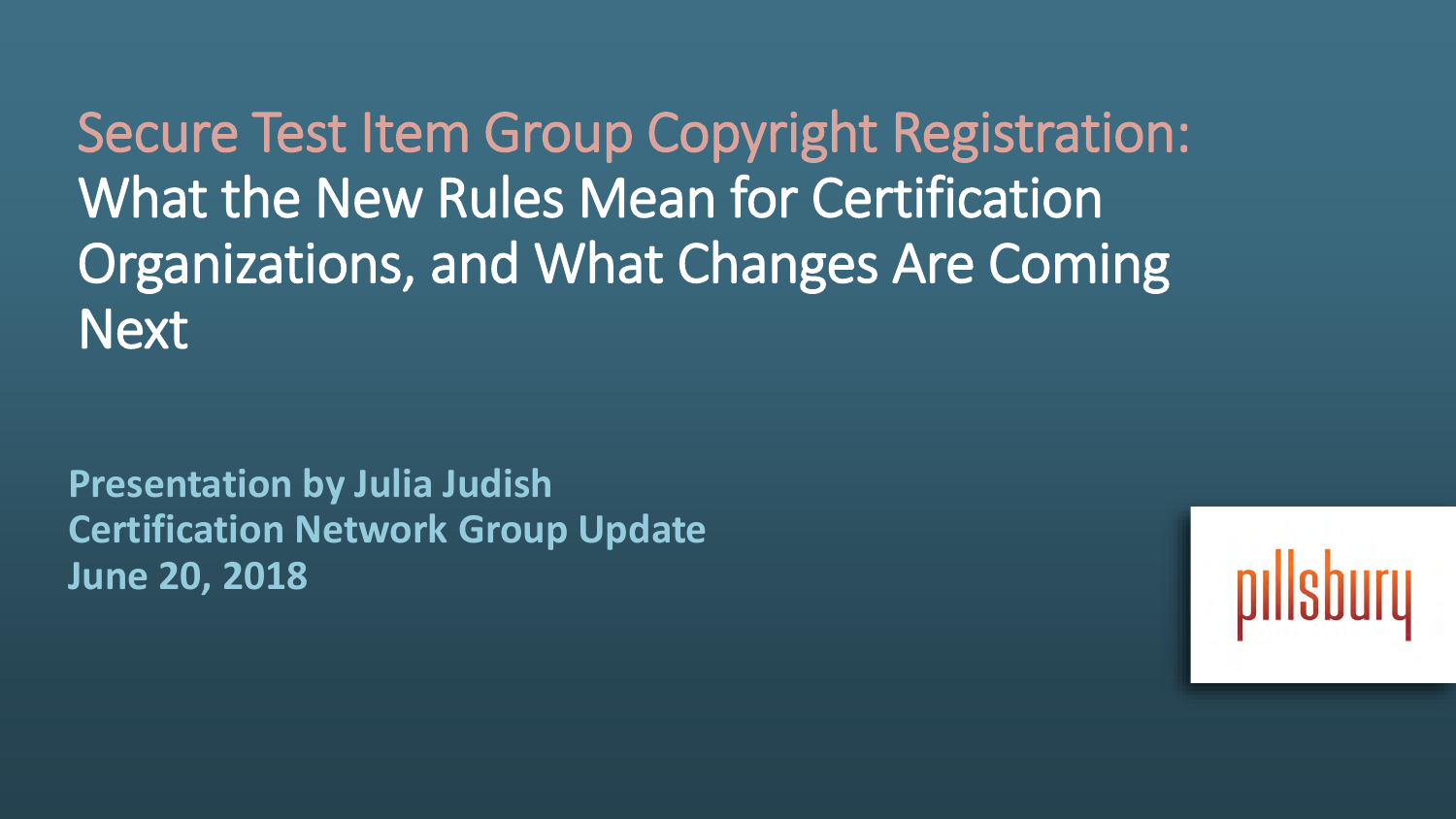# June 12, 2017 Interim Rule

*Federal Register Notice:* Copyright Office implements a major shift

- No notice and comment
- Requires **separate registration applications** for **secure tests**, for computer **programs** used to generate computer-based secure tests, and for automated **item bank databases** from which the questions for test forms are draws

*Problem*: the required deposits for copyright registration applications, if not treated as secure tests, are **available for public inspection**

*Result:* Certification organizations freeze registration application activity; huge industry opposition and outcry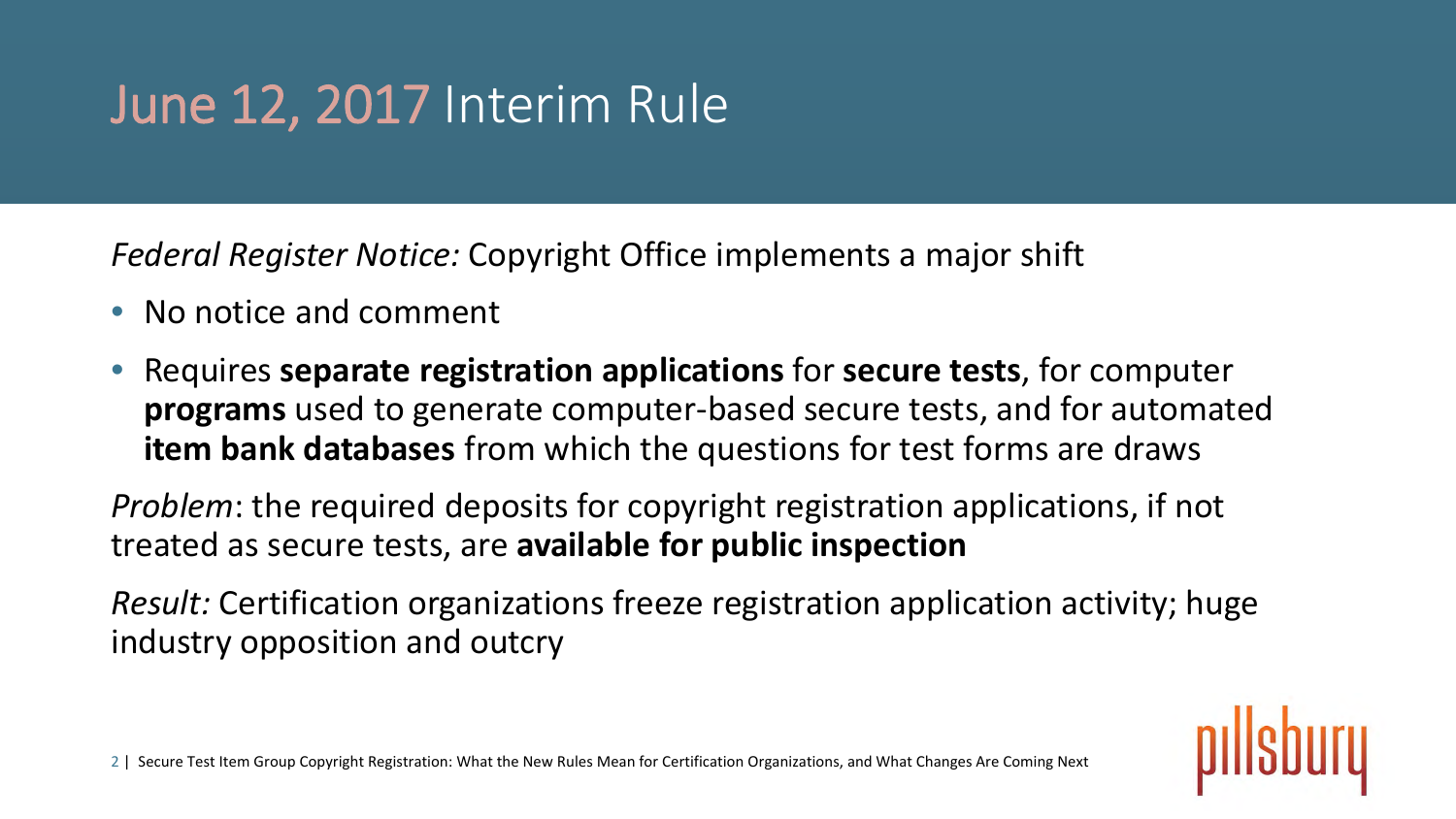Copyright Office proposes a fix and updates the Interim Rule

- New 37 CFR § 202.4(k) allows **group registration** of secure test items, with **each test item a separate registered "work"**:
- one application, one filing fee, and identifying material

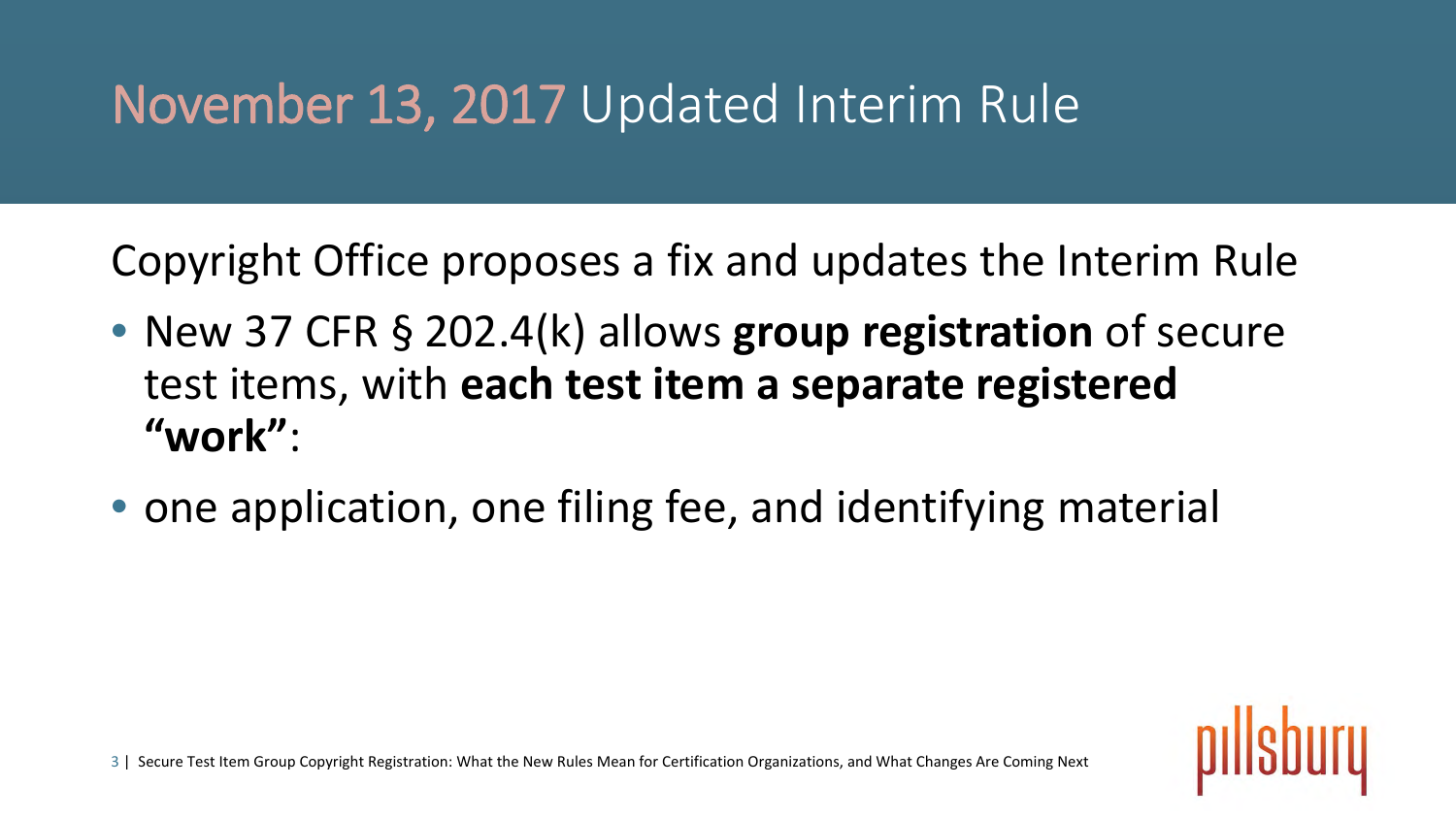#### 37 CFR § 202.13(b)(5) defines a "test item":

*A test item is comprised of a question (or "stem"), the correct answer to that question, any incorrect answer choices (or "distractors"), and any associated material, such as a narrative passage or diagram, and each item shall be considered one work. A single narrative, diagram, or other prefatory material, followed by multiple sets of related questions and correct or incorrect answers shall together be considered one item.*

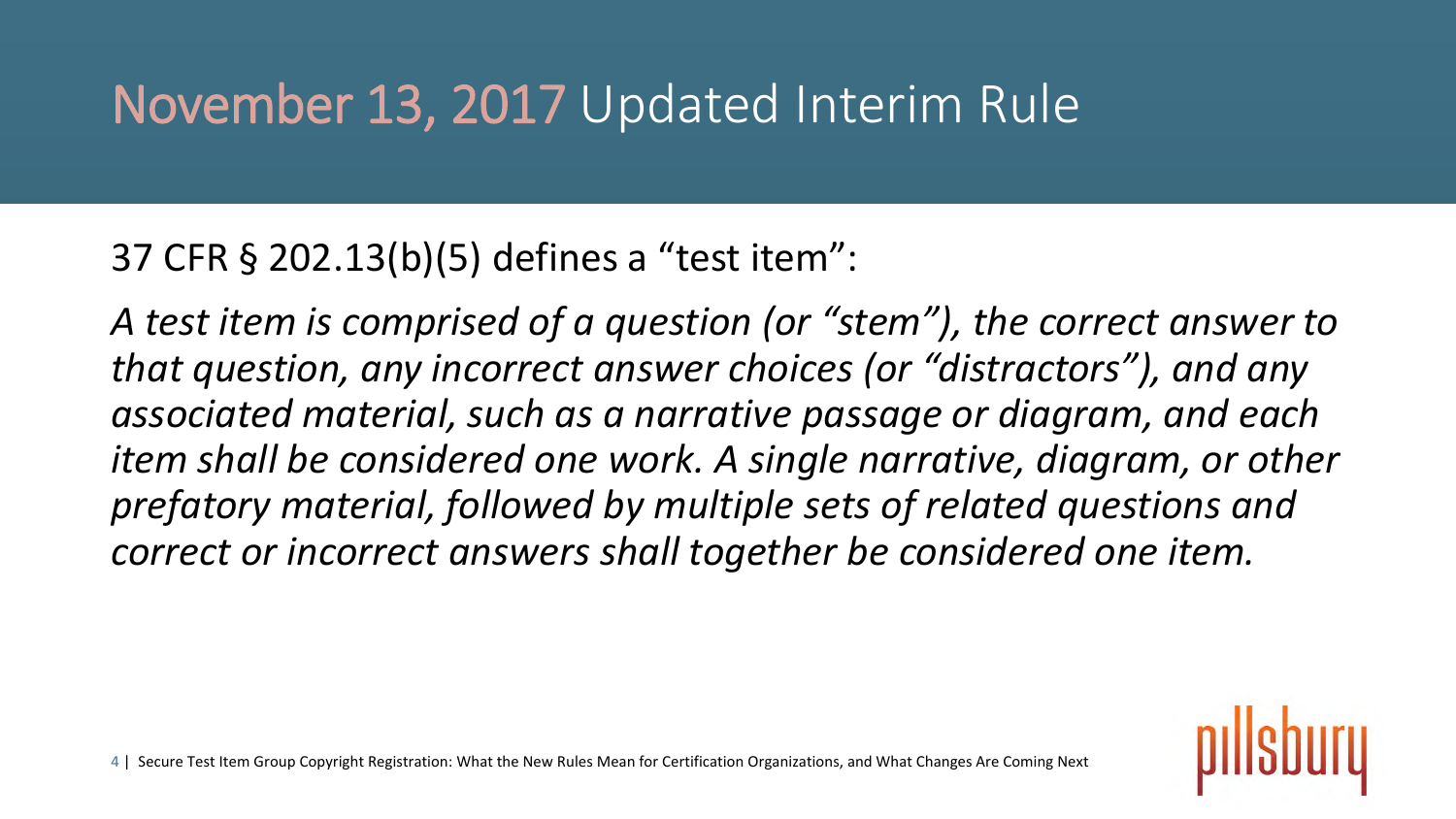37 CFR § 202.13(c) sets out the requirement for deposits:

In the case of a group of test items prepared for use in a secure test, the applicant must submit a redacted copy of each test item. In all cases the redacted copy must contain a sufficient amount of visible content to reasonably identify the work(s). In addition, the applicant must complete and submit the secure test questionnaire that is posted on the Copyright Office's Web site….

In the case of a group of test items prepared for use in a secure test, the applicant must bring an unredacted copy of all the test items.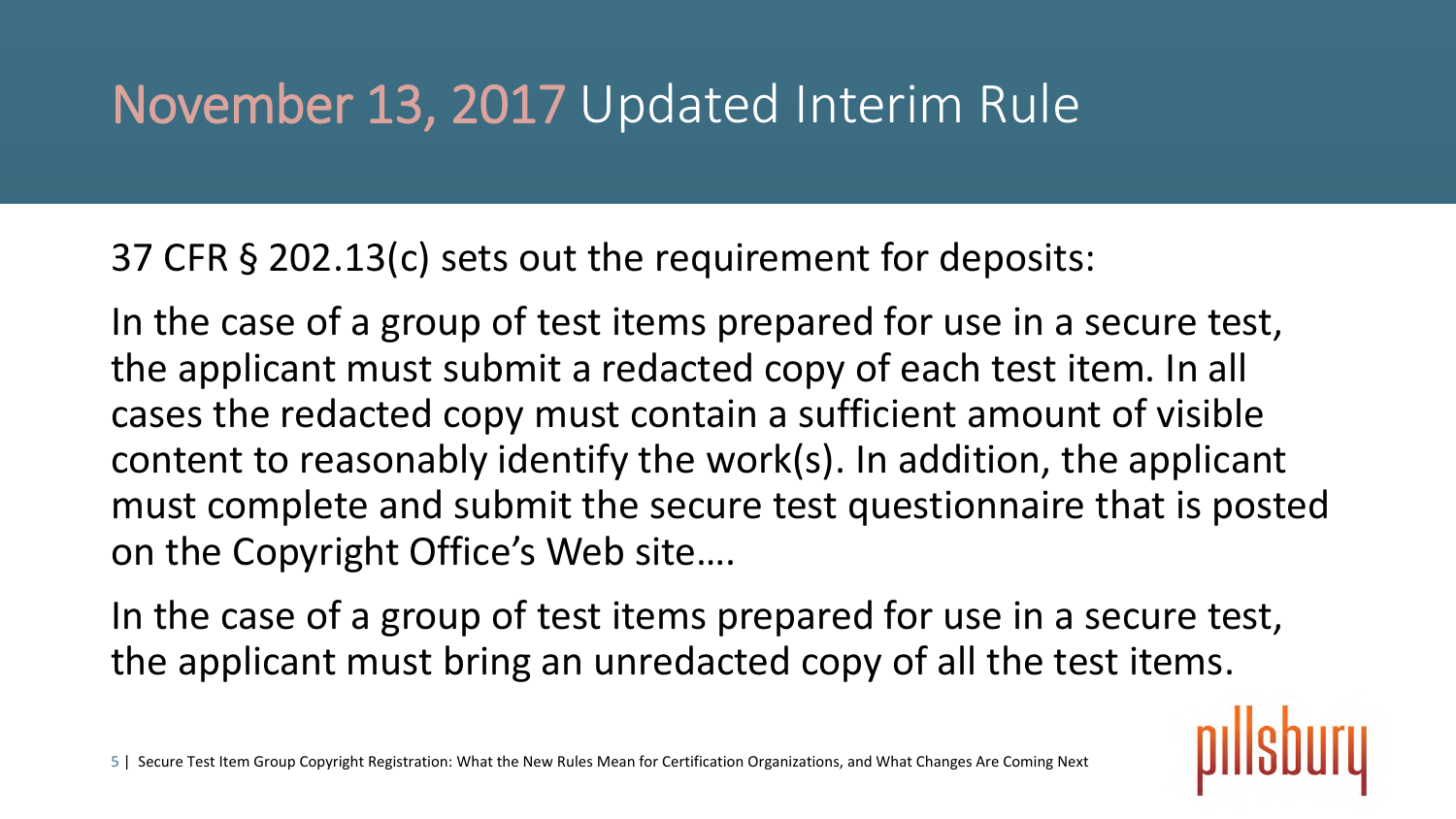37 CFR § 202.13(d) Group registration requirements. The Copyright Office may register a group of test items if the following conditions have been met:

(1) All the test items must be prepared for use in a secure test, and the name of the secure test must be identified in the title of the group.

(2) The group may contain an unlimited amount of works, but the applicant must identify the individual works included within the group by numbering each test item in the deposit.

(3) The applicant must provide a title for the group as a whole, and must append the term "GRSTQ" to the beginning of the title.

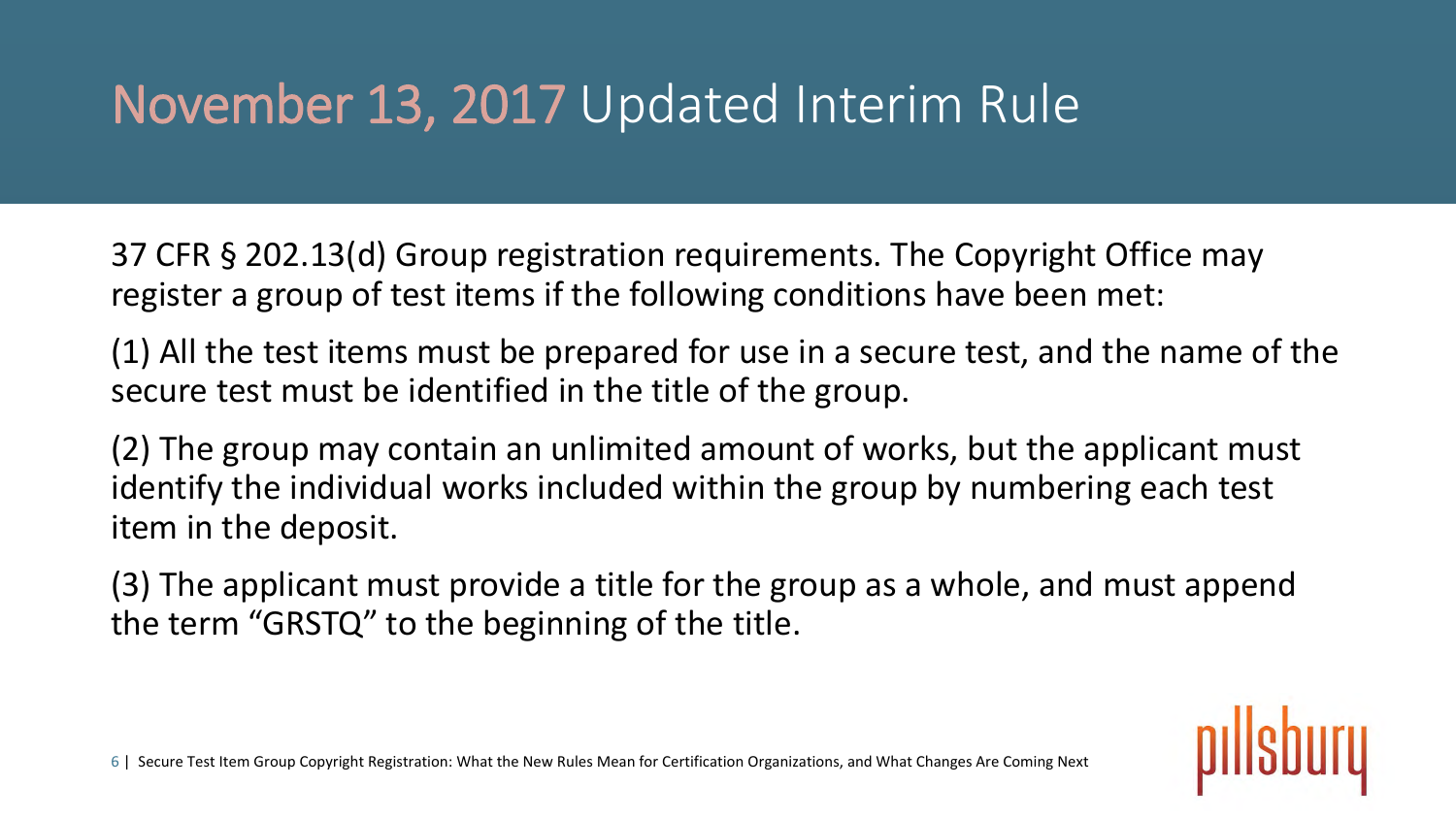#### 37 CFR § 202.13(d) (cont'd):

(4) The group must contain only unpublished works, or works published within the same three-calendar-month period and the application must identify the earliest date that the works were published.

(5) All the works in the group must have the same author or authors, and the copyright claimant for each work must be the same. Claims in the selection, coordination, or arrangement of the group as a whole will not be permitted on the application. Each item in the group must be separately copyrightable or must be excluded from the group.

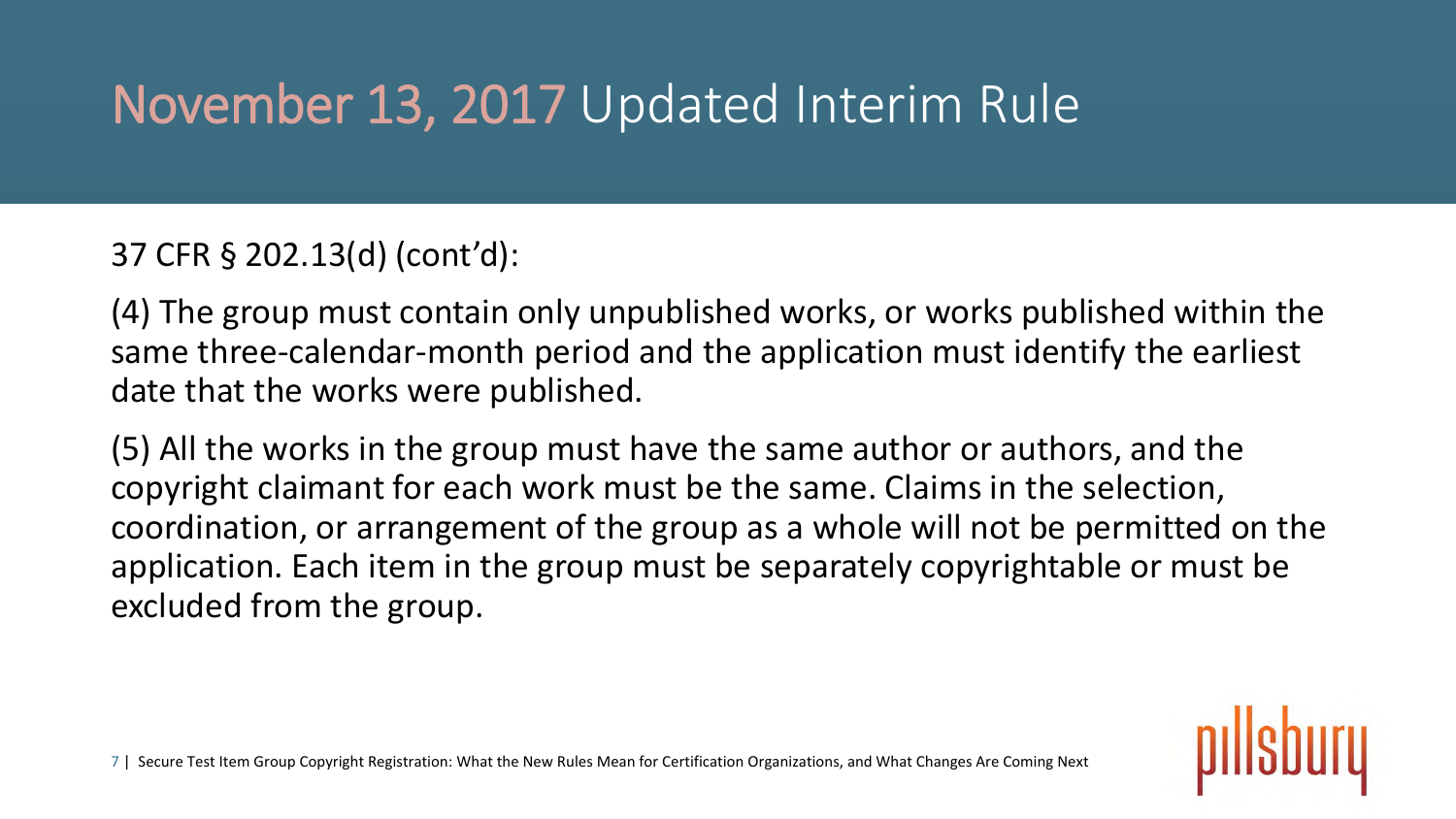

June 12, 2017 Interim Rule also made minor revisions to the definition of "Secure test" in 37 CFR § 202.13(b):

(1) A *secure test* is a nonmarketed test administered under supervision at specified centers on scheduled dates, all copies of which are accounted for and either destroyed or returned to restricted locked storage following each administration.

(2) A test is *nonmarketed* if copies of the test are not sold, but instead are distributed and used in such a manner that the test sponsor or publisher retains ownership and control of the copies.

(3) A test is administered *under supervision* if test proctors or the equivalent supervise the administration of the test.

(4) A *specified center* is a place where test takers are physically assembled at the same time.